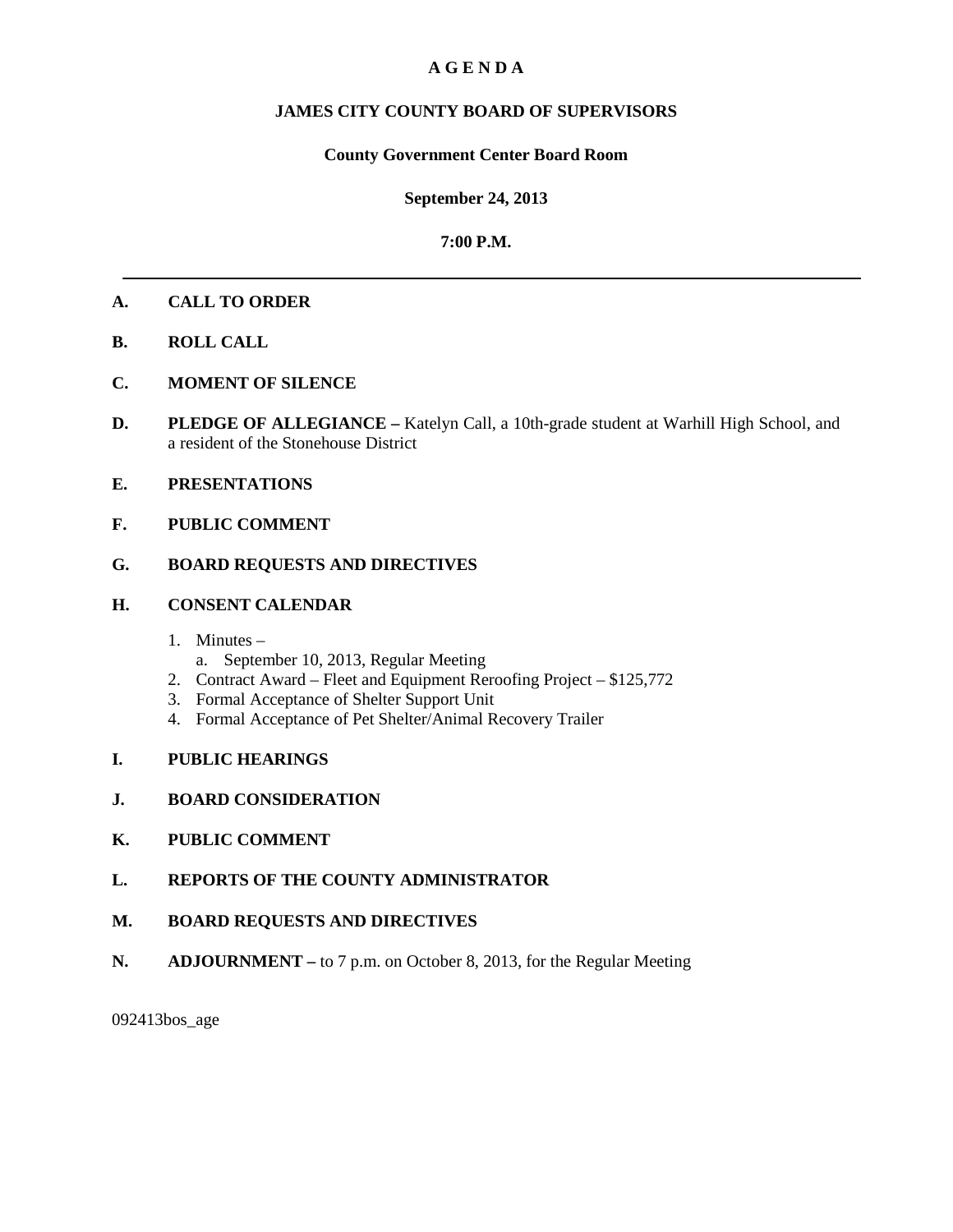**AT A REGULAR MEETING OF THE BOARD OF SUPERVISORS OF THE COUNTY OF JAMES CITY, VIRGINIA, HELD ON THE 10TH DAY OF SEPTEMBER 2013, AT 7:00 P.M. IN THE COUNTY GOVERNMENT CENTER BOARD ROOM, 101 MOUNTS BAY ROAD, JAMES CITY COUNTY, VIRGINIA.**

# **A. CALL TO ORDER**

# **B. ROLL CALL**

John J. McGlennon, Chairman, Roberts District Mary K. Jones, Vice Chairman, Berkeley District James G. Kennedy, Stonehouse District James O. Icenhour, Jr., Jamestown District M. Anderson Bradshaw, Powhatan District

 Robert C. Middaugh, County Administrator Leo P. Rogers, County Attorney

# **C. MOMENT OF SILENCE**

**D. PLEDGE OF ALLEGIANCE** – Christianna Brockman, an 11-year old home-schooled student and resident of the Jamestown District, led the Board and citizens in the Pledge of Allegiance.

# **E. PRESENTATION**

## 1. Proclamation

Mr. McGlennon read a Proclamation declaring September as Hunger Action Month in James City County.

# **F. PUBLIC COMMENTS**

1. Mr. Ralph Crandall, 193 Shoal Creek, addressed the Board in regard to sinkholes and storm drain issues in his neighborhood, Fairway Villas.

2. Mr. Keith Sadler, 9929 Mountain Berry Court, addressed the Board in regard to property rights and against Agenda 21.

3. Ms. Sue Sadler, 9929 Mountain Berry Court, addressed the Board in regard to campaign propaganda.

4. Mr. Christopher Schmedtje, 110 Ware Road, addressed the Board and offered an invocation.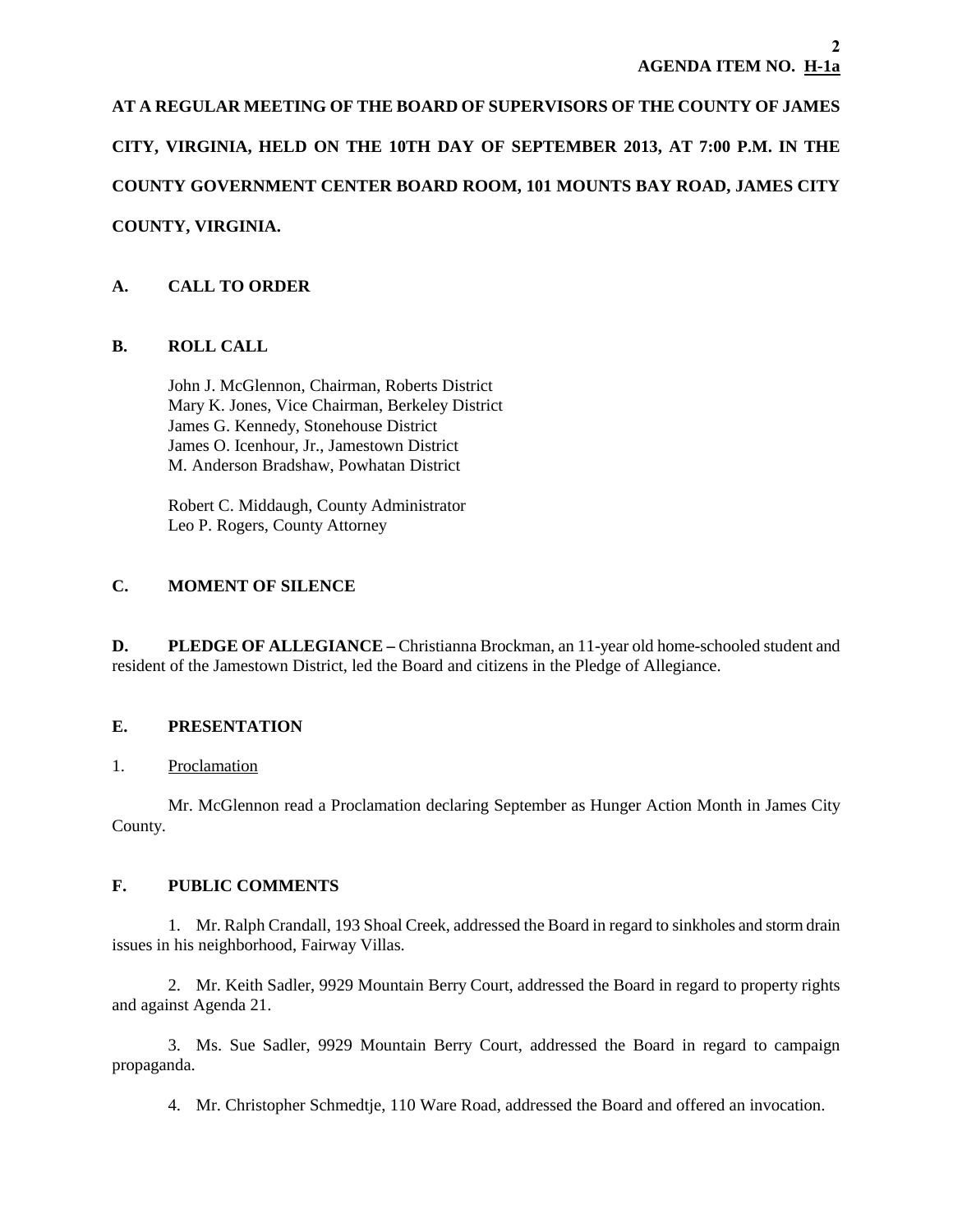5. Ms. Marjorie Ponziani, 4852 Bristol Circle, addressed the Board in regard to the role of governments to protect the rights of citizens.

6. Mr. John Haldeman, 1597 Founder's Hill North, addressed the Board congratulating the Parks and Recreation Department for the three awards received at the 59th Annual Virginia Recreation and Parks Society Conference.

7. Ms. Deborah Griesinger, 3309 Sawyer Way, addressed the Board in regard to the lack of an Agriculture and Natural Resources Agent at the local Cooperative Extension Field Office.

8. Ms. Betty Walker, 101 Locust Place, addressed the Board in regard to climate changes.

9. Ms. Laura Howell, 169 Waters Edge Drive, addressed the Board in regard to synchronization of the traffic lights on Monticello Avenue.

10. Mr. Gerald Johnson, 4513 Wimbledon Way, addressed the Board in regard to County governance and the solid financial standing of the County.

11. Mr. Mike Sloan, 2527 Manion Drive, addressed the Board in support of the Purchase of Development Rights (PDR) Program and the Greenspace Program.

12. Ms. Edith Heard, 1239 Oak Drive, addressed the Board in support of the efforts of the Board and staff to balance the budget and consistently having a surplus.

13. Mr. Randy O'Neill, 109 Sheffield Road, addressed the Board in regard to the lack of health programs and initiatives for the children in the public schools.

14. Ms. Rosanne Reddin, 2812 King Rook Court, addressed the Board in regard to the spending practices of the Board.

15. Mr. Chris Henderson, 101 Keystone, addressed the Board in regard to the planned spending of millions of dollars on the replacement fire station in Toano; he spoke in opposition to using public funds to fix the drainage issues in St. George's Hundred.

16. Mr. Ed Oyer, 139 Indian Circle, addressed the Board in regard to the planned spending by the School Board for a new administrative building and a new school.

17. Mr. Joseph Swanenburg, 3026 The Pointe Drive, addressed the Board in regard to campaign propaganda and the record of the current Board members.

18. Mr. R.J. Stewart, 180 Wellington Circle, addressed the Board in support of the drainage improvements in Saint George's Hundred on the agenda this evening.

## **G. BOARD REQUESTS AND DIRECTIVES**

Mr. McGlennon mentioned that Mr. Icenhour would be attending the VACo meeting in November. He asked the Board to move a resolution authorizing Mr. Icenhour to vote on behalf of the Board at that meeting.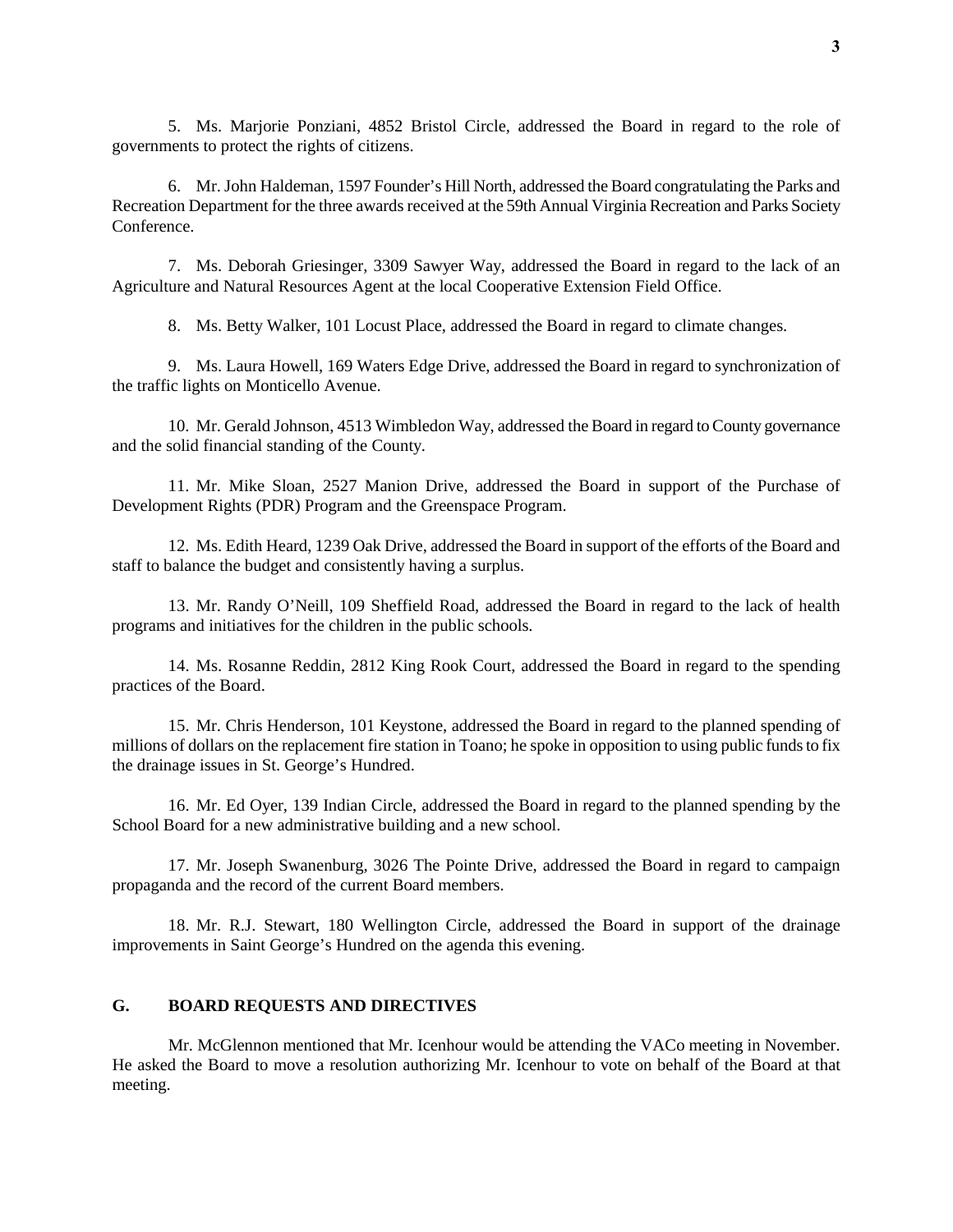Mr. Bradshaw made the motion.

On a roll call vote, the vote was: AYE: Mr. Icenhour, Mr. Bradshaw, Mr. Kennedy, Ms. Jones, Mr. McGlennon (5). NAY: (0).

Mr. Icenhour stated that he had two items for the County Administrator. First, he has received an email from Settler's Mill regarding grinder pumps being a sanitation issue during extended power outages and requesting the County's help in being added to Virginia Dominion Power's priority list. Secondly, he has received a request from Mallard Hill residents to remove a thicket that blocks the line of sight of traffic coming out of the park; as well as, periodic police presence at the entrance onto Longhill Road to help control speeding.

Mr. Bradshaw stated that there are several neighborhoods with grinder pumps and all of those neighborhoods should be added to Virginia Dominion Power's priority list.

Ms. Jones requested that Mr. Icenhour send as much information from the VACo meeting back to the Board so that the Board may provide its input before he votes.

Mr. Icenhour stated that the agendas for the meeting in November will be available sometime in September and that he would make sure the information is forwarded to the Board.

Ms. Jones stated that she has requested that there be an increased police presence on Hickory Sign Post Road to help control speeding through the neighborhood.

Mr. McGlennon stated that he attended the Middle Passage Ceremony at Jamestown and a new National Historic Marker has been placed at that site. He stated that he attended the Lane Bryant store opening in the Premium Outlets. He stated that he attended a meeting, at the invitation of the School Board, regarding the Freedom of Information Act and Open Meeting Laws. He stated that he attended the 59th Annual Virginia Recreation and Parks Society Convention.

Mr. Icenhour requested that the County assist in whatever way possible to get the vacant positions at that Virginia Cooperative Extension Office filled as soon as possible.

Mr. Middaugh stated that the County would have people serving on the interview panels and participating in that process.

## **H. CONSENT CALENDAR**

Ms. Jones requested that Item No. 7 be pulled for discussion.

Ms. Jones made a motion to approve Item Nos. 1-6.

On a roll call vote, the vote was: AYE: Mr. Icenhour, Mr. Bradshaw, Mr. Kennedy, Ms. Jones, Mr. McGlennon (5). NAY: (0).

1. Minutes –

a. August 13, 2013, Regular Meeting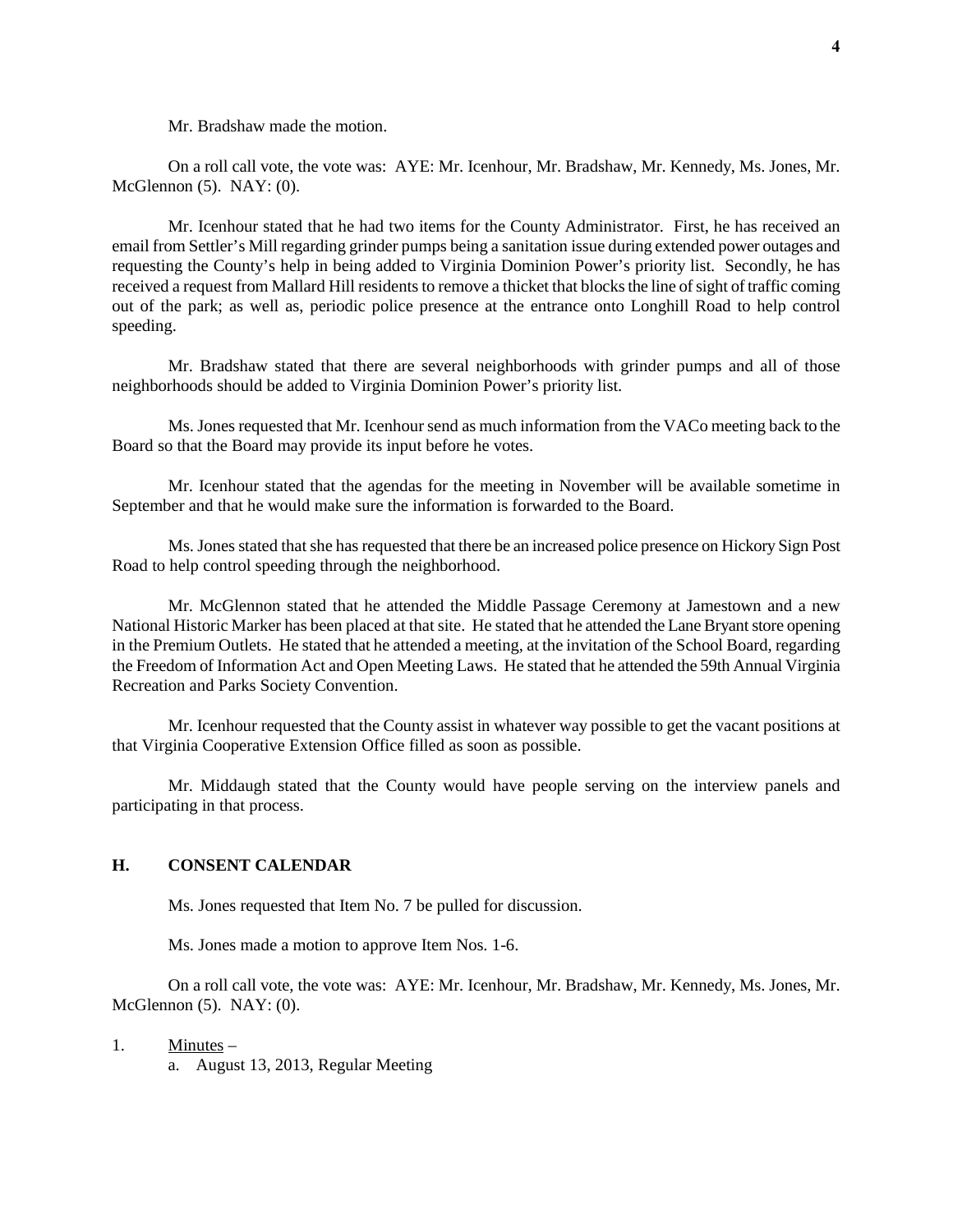## 2. Abandonment and Dedication of Portions of the Right-of-Way for Route 746 and US 30

# **R E S O L U T I O N**

## ABANDONMENT AND DEDICATION OF

#### PORTIONS OF THE RIGHT-OF-WAY FOR ROUTE 746 AND US 30

- WHEREAS, the White Hall Development Project modified the intersection of Route 746 and US 30 as well as the intersection of Route 746 and Route 1155 and has been completed; and
- WHEREAS, the project sketch and the Virginia Department of Transportation (VDOT) Form(s) AM4.3, attached and incorporated herein as part of this resolution, defines adjustments required in the Secondary System of State highways as a result of construction; and
- WHEREAS, certain segments identified on the incorporated Form AM4.3 appear to no longer serve public convenience and should be abandoned as a part of the Secondary System of State Highways; and
- WHEREAS, certain segments identified on the incorporated Form AM4.3 are ready to be accepted into the Secondary System of State Highways.
- NOW THEREFORE, BE IT RESOLVED that the Board of Supervisors of James City County, Virginia, hereby requests the Virginia Department of Transportation to take the necessary action to abandon those segments identified on the attached AM4.3 Form and project sketch as a part of the Secondary System of State Highways, pursuant to § 33.1-155, Code of Virginia, 1950, as amended.
- BE IT FURTHER RESOLVED that this Board requests the Virginia Department of Transportation to add the segments identified on the incorporated Form AM4.3 to the Secondary System of State highways, pursuant to § 33.1-229 of the Code of Virginia, for which sections this Board hereby guarantees the right-of-way to be clear and unrestricted, including any necessary easements for cuts, fills, and drainage.
- BE IT FINALLY RESOLVED that a certified copy of this resolution be forwarded to the Virginia Department of Transportation.
- 3. Department of Motor Vehicles Grant Award Alcohol Enforcement \$22,095

# **R E S O L U T I O N**

#### DEPARTMENT OF MOTOR VEHICLES GRANT AWARD -

#### ALCOHOL ENFORCEMENT - \$22,095

WHEREAS, the James City County Police Department has been awarded a highway safety grant from the Virginia Department of Motor Vehicles (DMV) Highway Safety Office for \$22,095; and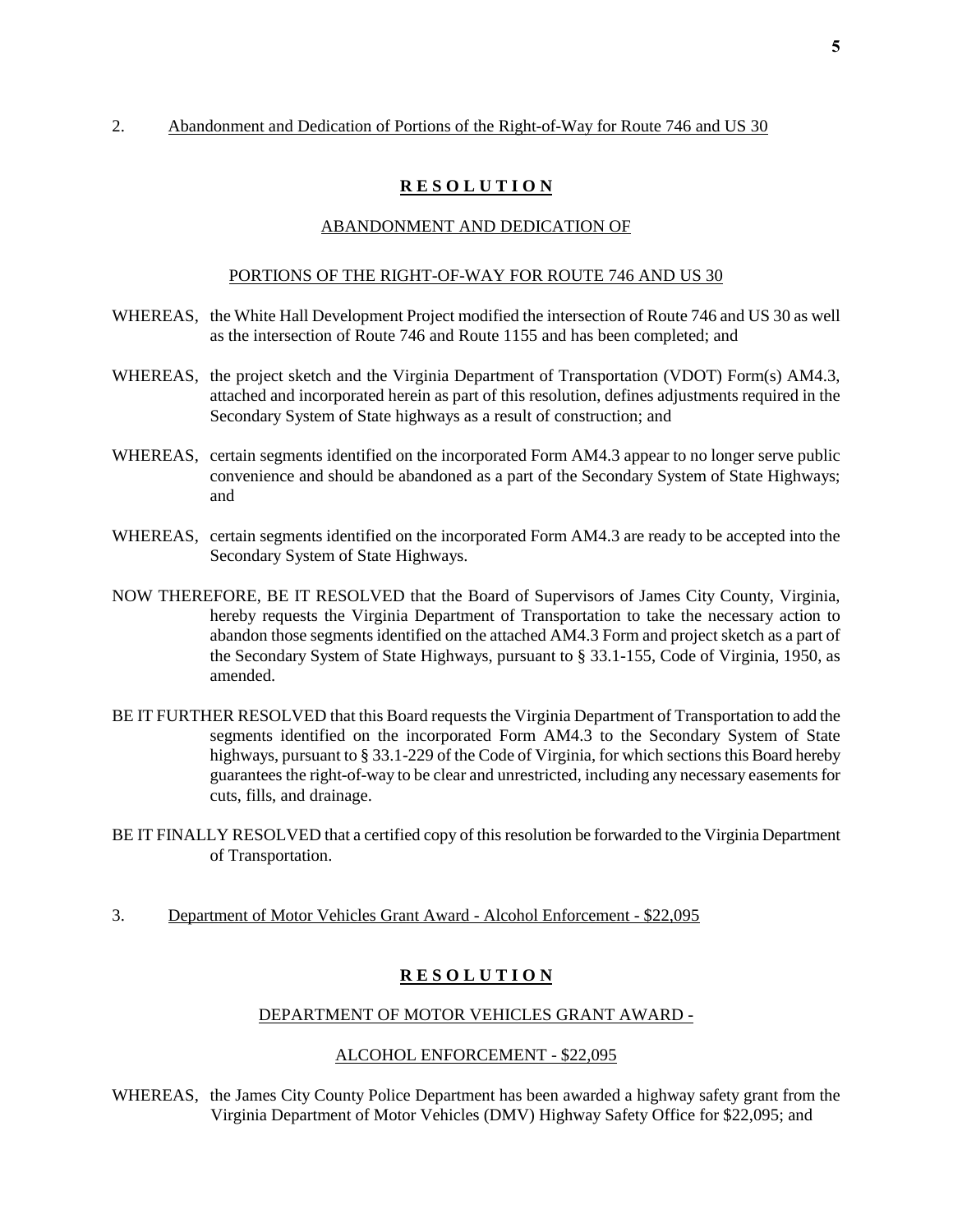- WHEREAS, funds in the amount of \$620 will be used for training and conferences, \$2,995 will be used for the purchase of a LIDAR, and the balance will be used for overtime pay for traffic enforcement focusing on impaired driving; and
- WHEREAS, the grant requires only an in-kind match, which is available through the fuel and maintenance costs for police vehicles that participate in traffic enforcement duties.
- NOW, THEREFORE, BE IT RESOLVED that the Board of Supervisors of James City County, Virginia, accepts the \$22,095 grant awarded by the Virginia DMV.
- BE IT FURTHER RESOLVED that the Board of Supervisors of James City County, Virginia, hereby authorizes the following appropriation to the Special Projects/Grants Fund:

Revenue:

| FY14 DMV - Alcohol Enforcement | \$22,095 |
|--------------------------------|----------|
| Expenditure:                   |          |

FY14 DMV - Alcohol Enforcement \$22,095

4. Department of Motor Vehicles Grant Award - Occupant Protection - \$4,620

## **R E S O L U T I O N**

#### DEPARTMENT OF MOTOR VEHICLES GRANT AWARD -

#### OCCUPANT PROTECTION - \$4,620

- WHEREAS, the James City County Police Department has been awarded a highway safety grant from the Virginia Department of Motor Vehicles (DMV) Highway Safety Office for \$4,620; and
- WHEREAS, funds are to be used toward traffic enforcement overtime where officers will focus on the enforcement of laws related to proper use of occupant restraints; and
- WHEREAS, the grant requires only an in-kind match, which is available through the fuel and maintenance costs for police vehicles that participate in traffic enforcement duties.
- NOW, THEREFORE, BE IT RESOLVED that the Board of Supervisors of James City County, Virginia, accepts the \$4,620 grant awarded by the Virginia DMV.
- BE IT FURTHER RESOLVED that the Board of Supervisors of James City County, Virginia, hereby authorizes the following appropriation to the Special Projects/Grants Fund:

Revenue:

FY14 DMV – Occupant Protection Enforcement \$4,620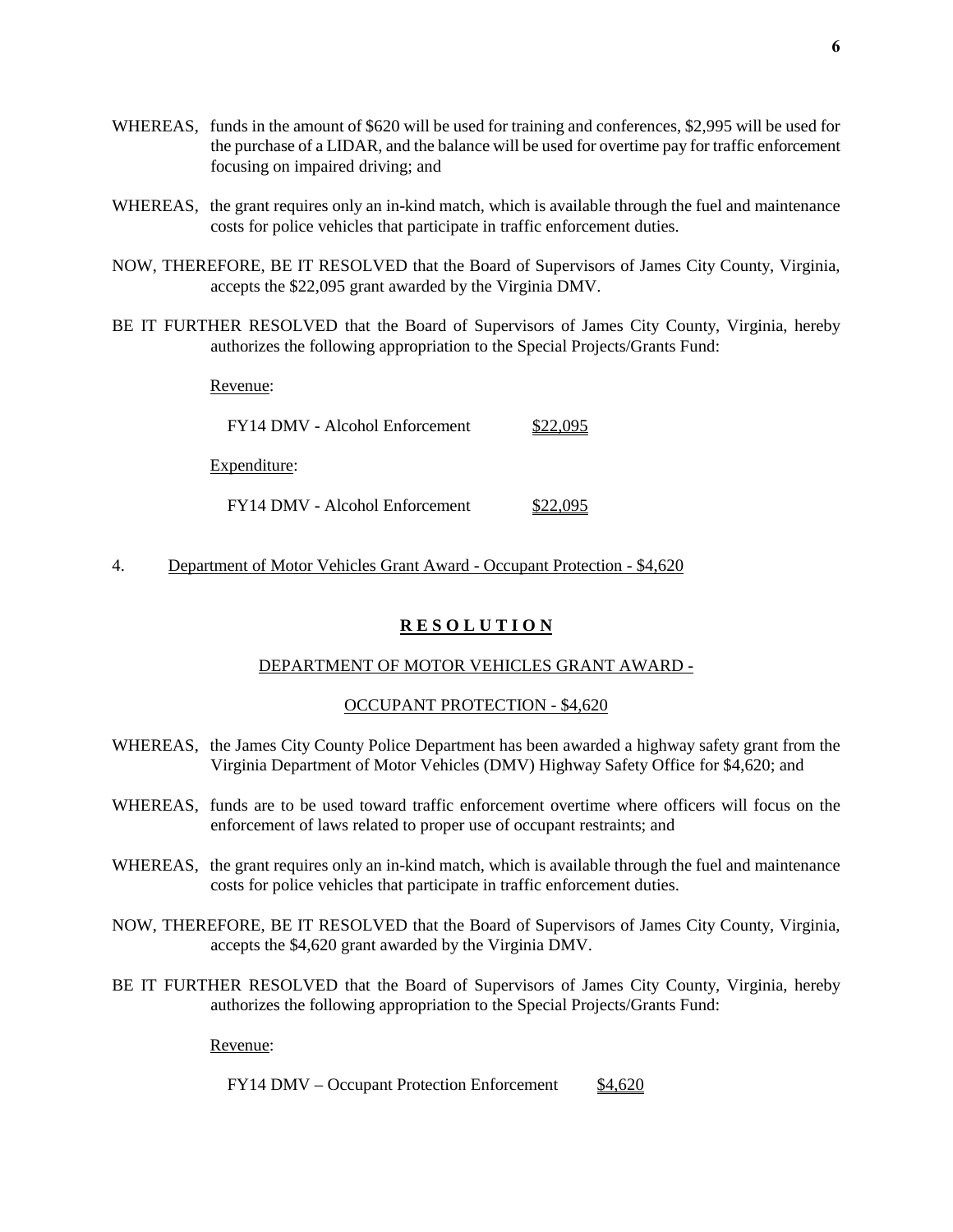Expenditure:

FY14 DMV – Occupant Protection Enforcement \$4,620

#### 5. Department of Motor Vehicles Grant Award - Speed Enforcement - \$15,708

## **R E S O L U T I O N**

## DEPARTMENT OF MOTOR VEHICLES GRANT AWARD -

#### SPEED ENFORCEMENT - \$15,708

- WHEREAS, the James City County Police Department has been awarded a highway safety grant from the Virginia Department of Motor Vehicles (DMV) Highway Safety Office for \$15,708; and
- WHEREAS, funds are to be used towards speed traffic enforcement overtime; and
- WHEREAS, the grant requires only an in-kind match, which is available through the fuel and maintenance costs for police vehicles that participate in traffic enforcement duties.
- NOW, THEREFORE, BE IT RESOLVED that the Board of Supervisors of James City County, Virginia, accepts the \$15,708 grant awarded by the Virginia DMV.
- BE IT FURTHER RESOLVED that the Board of Supervisors of James City County, Virginia, hereby authorizes the following appropriation to the Special Projects/Grants Fund:

Revenue:

FY14 DMV – Speed Enforcement \$15,708

Expenditure:

 $FY14$  DMV – Speed Enforcement  $$15,708$ 

6. Service Agreements for Debris Removal, Reduction, and Disposal and Monitoring For Debris Removal, Reduction, and Disposal - VPPSA

# **R E S O L U T I O N**

## SERVICE AGREEMENTS FOR DEBRIS REMOVAL, REDUCTION, AND DISPOSAL AND

#### MONITORING FOR DEBRIS REMOVAL, REDUCTION, AND DISPOSAL-VPPSA

WHEREAS, the Virginia Peninsulas Public Service Authority (VPPSA) provides access to contracts for debris removal, reduction, and disposal services and contracts for monitoring of debris removal, reduction, and disposal services for James City County; and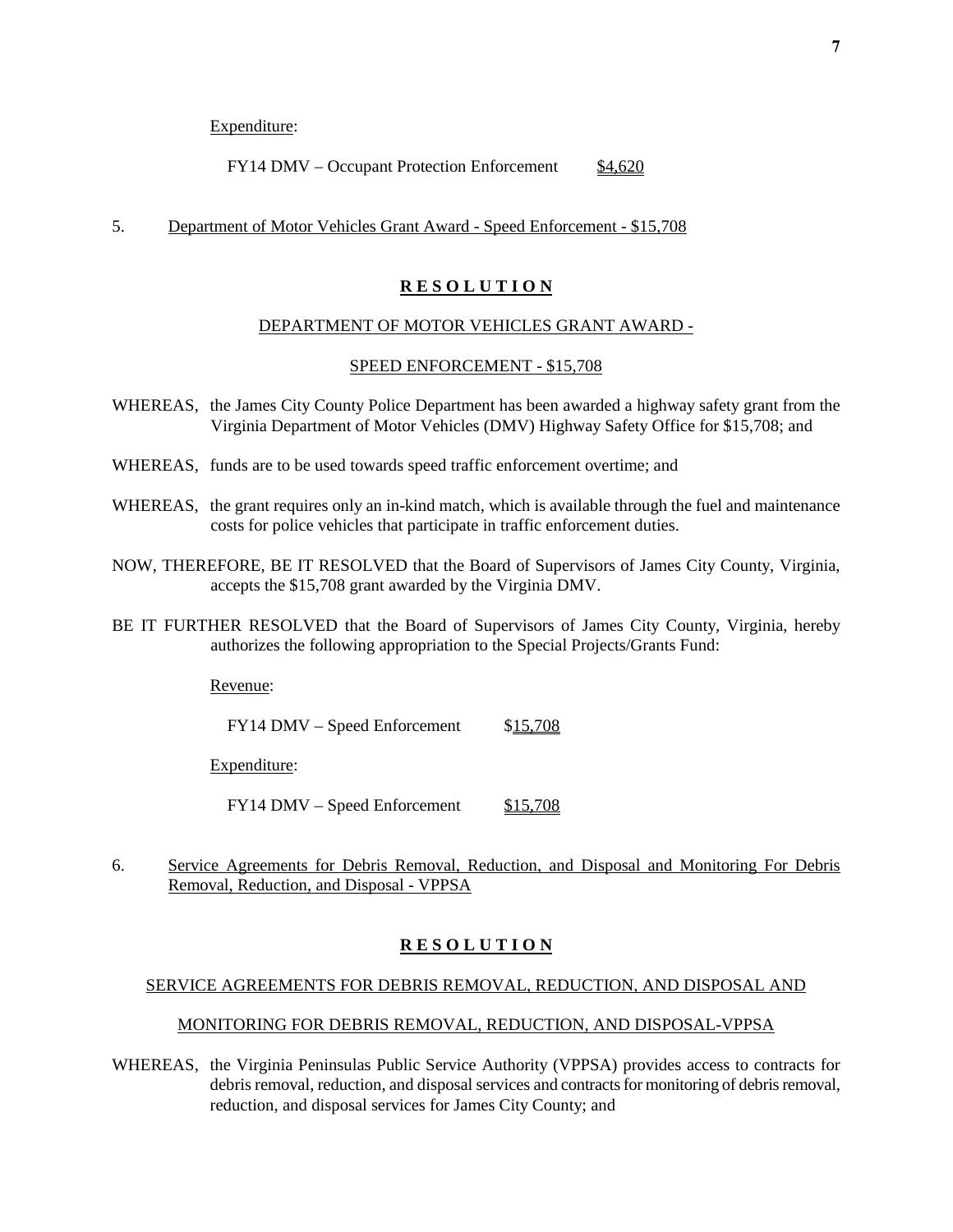WHEREAS, VPPSA provides these services through service agreements with the County; and

- WHEREAS, it is necessary to approve service agreements to allow the County to have access to these contracts.
- NOW, THEREFORE, BE IT RESOLVED that the Board of Supervisors of James City County, Virginia, hereby authorizes the County Administrator to sign service agreements between the County and VPPSA for debris removal, reduction, and disposal and monitoring for debris removal, reduction, and disposal.

## 7. Williamsburg-James City County (WJCC) Year-End Fund Balance

Mr. John McDonald, Director of Financial and Management Services, addressed the Board giving a summary of the memorandum in the Agenda Packet.

Mr. Icenhour stated that a majority of the money listed is allocated for replacement buses. He stated that buses have not been replaced on a regular schedule, due to the downturn in the economy. He asked if looking forward, the buses would be replaced on a more regular basis.

Mr. McDonald stated that the replacement schedule has been deferred, due to the economy. He stated that the School Board is looking to get back on a more regular schedule; as well as looking into alternative fuels.

Mr. Middaugh stated that if the School Board is successful in getting alternative fuel buses, it would probably qualify for a fueling station which the County would benefit from as well.

Mr. Icenhour made a motion to approve Item No. 7.

On a roll call vote, the vote was: AYE: Mr. Icenhour, Mr. Bradshaw, Mr. Kennedy, Ms. Jones, Mr. McGlennon  $(5)$ . NAY:  $(0)$ .

#### **R E S O L U T I O N**

#### WILLIAMSBURG-JAMES CITY COUNTY (WJCC) YEAR-END FUND BALANCE

- WHEREAS, a provision of the April 2012 amendment to the City/County School Contract indicates that the local fund balance at year end becomes part of the appropriation of City and County funds for the following year unless the Schools submit a spending plan for the unexpended year-end funds and that spending plan is approved by both the City and County; and
- WHEREAS, the School Board has estimated a June 30, 2013, year-end fund balance of \$1,238,093 and at its June 18, 2013, meeting, adopted a spending plan that includes \$1,041,893 for the FY 2014 operating budget for replacement buses and technology and \$196,200 for the FY 2014 capital budget for technology and energy efficiency; and
- WHEREAS, the County share of the total is 90.83 percent or \$1,124,560, \$178,210 for capital, and \$946,350 for the operating budget.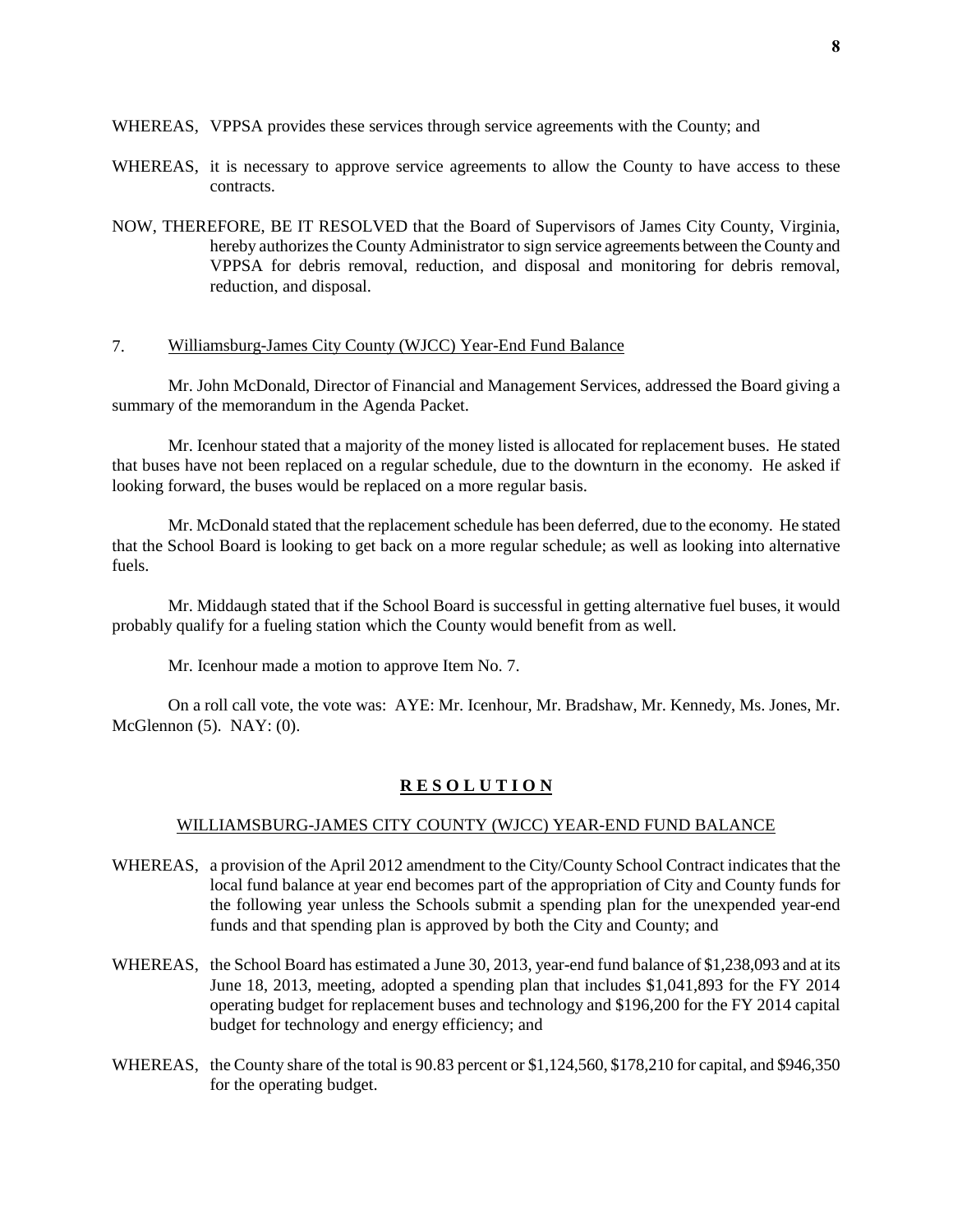NOW, THEREFORE, BE IT RESOLVED that the Board of Supervisors of James City County, Virginia, hereby executes the following appropriation and budget amendment in the WJCC School Board's FY 2014 operating and capital budgets:

| Revenue/Funding:<br>School Year-End Fund Balance | \$1,124,560 |
|--------------------------------------------------|-------------|
| Expenditures:                                    |             |
| <b>School Operating Budget</b>                   | 946,350     |
| <b>School Capital Budget</b>                     | 178,210     |
|                                                  | \$1,124,560 |

BE IT FURTHER RESOLVED that this budget amendment will become effective when the Council of the City of Williamsburg has adopted a similar resolution.

## **I. PUBLIC HEARINGS**

#### 1. Case No. Z-0002-2013/SUP-0005-2013. Wellington, Windsor Ridge, Section 4

Mr. Christopher Johnson, Principal Planner, addressed the Board giving a summary of the staff report included in the Agenda Packet.

As there were no questions for staff, Mr. McGlennon opened the Public Hearing.

1. Mr. Heath Richardson, representative of the Wellington Homeowners Association (HOA) Board, addressed the Board stating that generally the HOA is in favor of the development of the 15-acre parcel.

2. Mr. Joseph Swanenburg, 3026 The Pointe Drive, addressed the Board asking why the property was not put out to bid for developers.

3. Mr. John Haldeman, 1597 Founder's Hill North, representing the James City County Citizen Coalition (J4C), addressed the Board stating that the proceeds from the sale of the property should be reinvested in Purchase of Development Rights (PDR) and greenspace programs.

4. Mr. Sasha Diggs, 3612 Ironbound Road, addressed the Board in opposition to the case and the giving up of greenspace that the County already owns.

5. Mr. Ed Oyer, 139 Indian Circle, addressed the Board stating his concern over the fact that no cash proffers are involved in the sale.

6. Mr. Tim Cleary, 103 Land's End Drive, addressed the Board stating the pros and cons of building 28 new homes in the County.

7. Ms. Marjorie Ponziani, 4852 Bristol Circle, addressed the Board asking the Board why the prenegotiated sale was not put out for bid for local developers.

As no one else wished to speak, Mr. McGlennon closed the Public Hearing.

Mr. Kennedy offered background information on the history of this piece of property. He stated that he has issues with the speculative nature of the number of children that these potential homes will bring into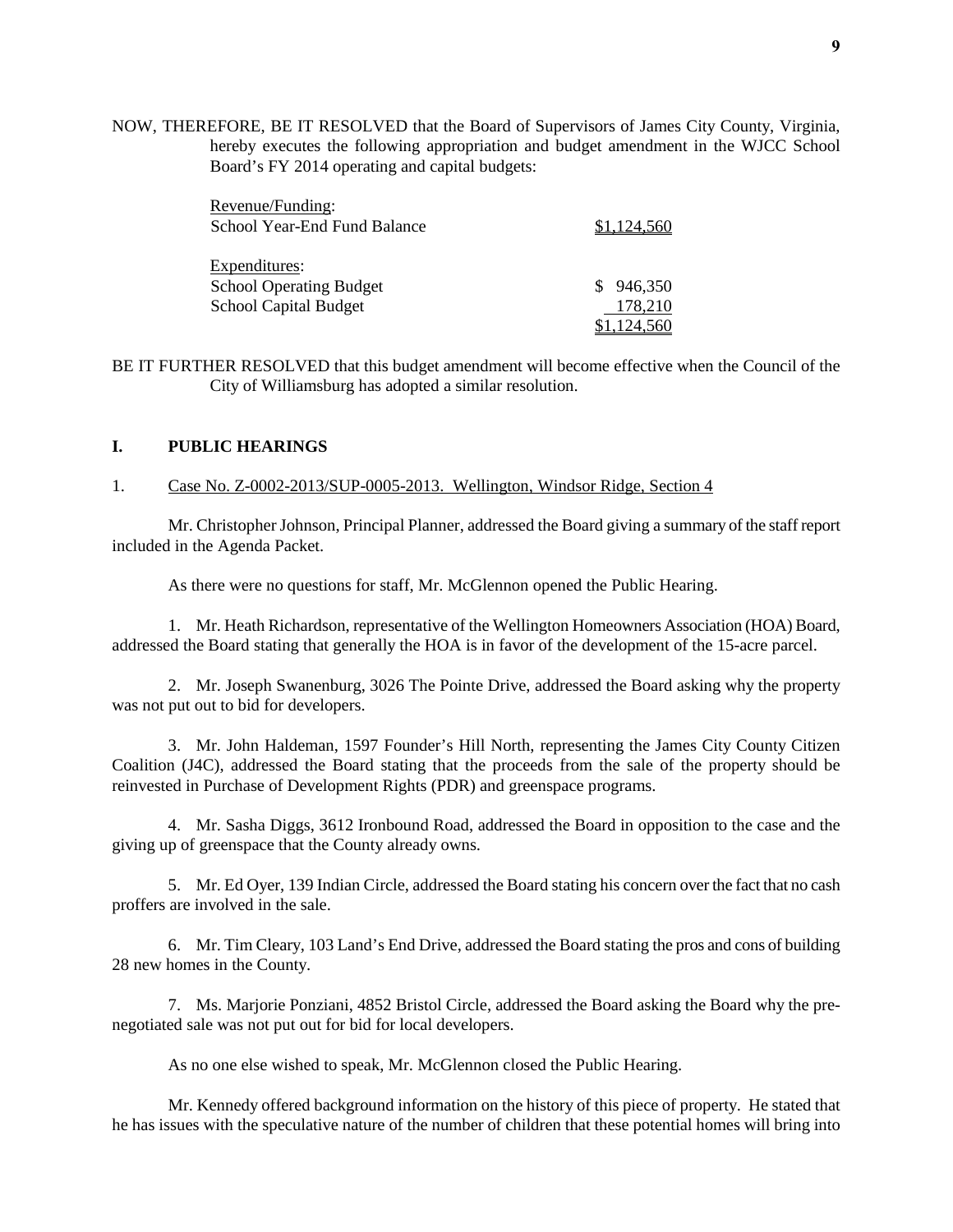the school system. He stated that if no cash proffers are included, then why is this project not being offered to a small local developer. He stated that if the County is going to waive a considerable amount of money, then he would rather see that waived for people that are invested here in the County. He stated that he cannot be supportive of the case as it stands.

Mr. Bradshaw requested that staff clarify how the price of the property was arrived at.

Mr. Rogers stated that the property was not reassessed when it was rezoned from R-1 to Public Lands (PL). He stated that 28 homes are proposed, six of which are affordable housing which have some form of proffer attached. He stated that the price is about what would be paid for R-1 property plus the additional units. He stated that staff could go back and look at the price based on the value of the PL with additional proffers added. He stated that if the Board desires, staff can go back and renegotiate.

Mr. Bradshaw stated that by size and location, it is not suitable to be a school or park, the public uses that were originally intended. As for the price and the proffers, if the land was owned by someone other than the County and they came forward with a plan for development, the County would expect to receive roughly \$550,000 in cash proffers. He stated that the purchase price of \$600,000 leaves very little value in the land itself. He stated that the proffer value has been built into the purchase price; however, he does not believe that it is enough. He stated that he would prefer that the price be renegotiated.

Mr. Icenhour stated that he agrees with Mr. Bradshaw that the concept is a good one. He stated that the County did not go out and purchase this property for greenspace; it was given to the County as part of the proffers for Wellington. He stated that he did not realize that the cash proffers were going to be rolled into the purchase price. He stated that the money from the price of the land would go into the capital fund for the fire station in Norge, so it would be a transfer from one capital asset to another. He stated that he would be happy to see the price renegotiated and then the cash proffer policy applied so that that money would be set aside like all other cash proffers for the construction of schools. He stated whatever is determined to be the value of the land needs to be transferred into another capital investment. He stated that he cannot support the case as it stands. Mr. Icenhour formally requested a deferral for staff to renegotiate the price based on the comments and issues raised.

Mr. McGlennon stated that the cash proffer issue is more difficult in this case because the County is the landowner. He stated that the equivalent of a cash proffer must be determined and applied. He stated that there are unanswered issues with this case. He stated that the residents of Wellington are concerned that the land will eventually be developed and they would like to see it developed in such a way that will blend with their existing neighborhood.

Mr. Kennedy asked how the negotiation with Ryan Homes, Inc. came about.

Mr. Middaugh stated that the residents of Wellington asked the County to intercede on their behalf with Mr. Ashe who was developing the area on the other side of the lake that could be seen by the homes on the back side. He stated that it became apparent that the County had a piece of property there that was not going to be used and Ryan Homes was already developing infrastructure in the surrounding areas.

Mr. Kennedy asked if the discussion with Ryan Homes came about before or after the Board action last year to sell the property.

Mr. Middaugh stated that the discussion with Ryan Homes began before the Board action, because it was the only way to solve the dilemma that the Wellington residents asked for help with.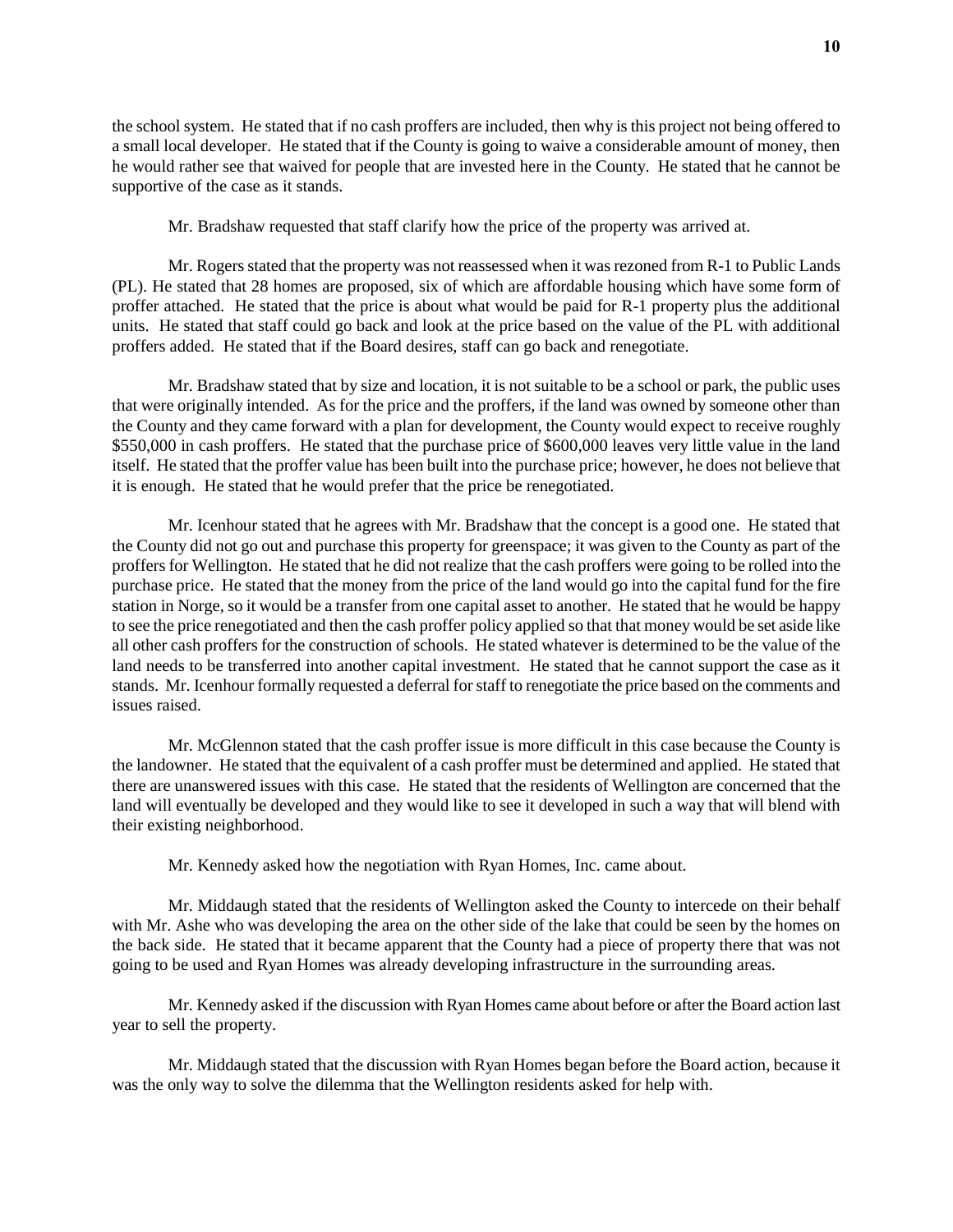Mr. Rogers stated that sole source procurement allows for unique items to be purchased by the County without going out to bid. He stated that land, by its nature and location, is a unique item. He stated that land is not under the Public Procurement Act. He stated that if the Board would like to defer action and have staff go back and renegotiate, then he would recommend leaving the Public Hearing open.

Mr. Middaugh stated, for clarification, that the discussion with Ryan Homes began as a result of the issues that the Wellington residents were having with Mr. Ashe and by extension Ryan Homes. He stated at that time the sale of the property was not discussed. He stated that further discussion with Ryan Homes came after he asked the Board for guidance last year.

Ms. Jones stated that she would agree to the request for a deferral. She stated that she is supportive of selling the property and putting it back on the tax rolls. She stated that she has some issue with only talking to one developer, but she does understand the value of consistency for the residents of Wellington. She stated that it is important for citizens to understand that proffers are voluntary, that the County cannot force a developer to give up anything. She stated that while there is a fiscal impact when new families come into the County, there is also a contribution made to the County by those people.

Mr. McGlennon stated that the proffer policy is in place to allow a developer to contribute to the cost incurred by the County for the development. Prior to the policy being in place, the County rarely got any concessions from the developers for the costs. In this case the question is whether or not Ryan Homes has chosen to apply the proffer policy to the units they propose to build and his opinion is that they have.

Ms. Jones stated that apparently the lack of maintenance on the property by the County has caused some issues in the Wellington development due to storm run-off. She stated that in moving forward the County should remedy that situation.

Mr. McGlennon stated that he believes the real value of the property has not been taken into account in this case and would be supportive of a deferral to allow for renegotiation.

Mr. Rogers recommended continuing the case to a date certain. He stated that staff would readvertise the Public Hearing. He stated that he is suggesting this because if there are significant changes to the proffers or the contract, it may affect the rezoning case which would mean that the case would have to go back to the Planning Commission. He stated that staff would need at least 60 if not 90 days.

Mr. Bradshaw asked if it is continued to a date certain, then does a date need to be specified.

Mr. Rogers stated yes. He stated that it could be done at the first meeting in November, however, he would prefer the first meeting in December.

Mr. Kennedy stated that he has issue with the first meeting in November, because there will be a new Board member. He stated that he would prefer the first meeting in December.

Mr. Icenhour amended his motion to continue the case until the first meeting in December, which is December 10, 2013.

On a roll call vote, the vote was: AYE: Mr. Icenhour, Mr. Bradshaw, Ms. Jones, Mr. McGlennon (4). NAY: Mr. Kennedy (1).

At 9:30 p.m., Mr. McGlennon recessed the Board for a brief break.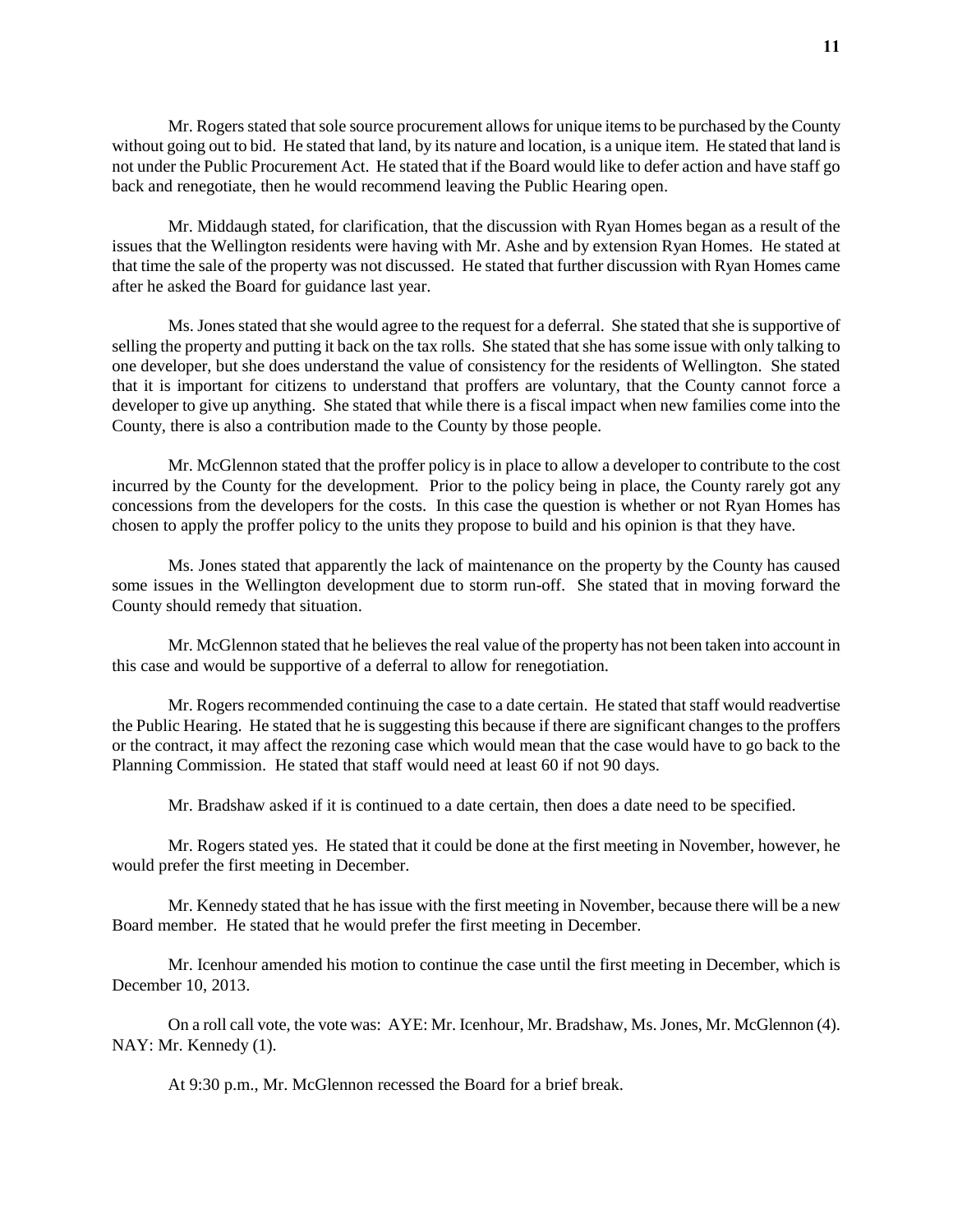At 9:39 p.m., Mr. McGlennon reconvened the Board.

## 2. Case No. HW-0001-2013, A-B Brewery, Bulk Powder Storage Silo

Mr. Jose Ribeiro, Planner III, addressed the Board giving a summary of the staff report included in the Agenda Packet.

As there were no questions for staff, Mr. McGlennon opened the Public Hearing.

As no one wished to speak, Mr. McGlennon closed the Public Hearing.

Mr. Bradshaw made a motion to approve the resolution.

On a roll call vote, the vote was: AYE: Mr. Icenhour, Mr. Bradshaw, Mr. Kennedy, Ms. Jones, Mr. McGlennon (5). NAY: (0).

## **R E S O L U T I O N**

#### CASE NO. HW-0001-2013. A-B BREWERY, BULK POWDER STORAGE SILO

- WHEREAS, the Board of Supervisors of James City County has adopted by ordinance specific land uses that shall be subjected to a Height Limitation Waiver process; and
- WHEREAS, Mr. Michael Brandt has applied on behalf of Anheuser Busch, Inc. for a Height Limitation Waiver to allow for the installation of a bulk powder storage silo that is approximately 80 feet above grade (the "Silo"); and
- WHEREAS, a public hearing was advertised, adjoining property owners notified, and a hearing conducted on Case No. HW-0001-2013; and
- WHEREAS, the proposed expansion will be constructed in its entirety on property zoned M-2, General Industrial, further identified as Parcel No. (1-1) on James City County Real Estate Tax Map No. (51-3), and commonly known as the "Anheuser Busch Brewery" (the "Property"); and
- WHEREAS, the Board of Supervisors finds that the requirements of Section 24-443(c) of the James City County Zoning Ordinance have been satisfied, in order to grant a height limitation waiver to allow for the erection of structures in excess of 60 feet in height.
- NOW, THEREFORE, BE IT RESOLVED that the Board of Supervisors of James City County, Virginia, does hereby approve Height Limitation Waiver HW-0001-2013 to grant the applicant a waiver to the height limitation requirements set forth in the James City County Code to allow for the erection of a single Silo up to 80 feet tall as described herein, pursuant to the following conditions:
	- 1. Commencement of Construction: Construction on this project shall commence within 24 months from the date of approval of this Height Limitation Waiver or this Height Limitation Waiver shall be void. Construction shall be defined as the obtaining of permits for the construction of foundations and/or footings.
	- 2. Severance Clause: This Special Use Permit is not severable. Invalidation of any word, phrase, clause, sentence, or paragraph shall invalidate the remainder.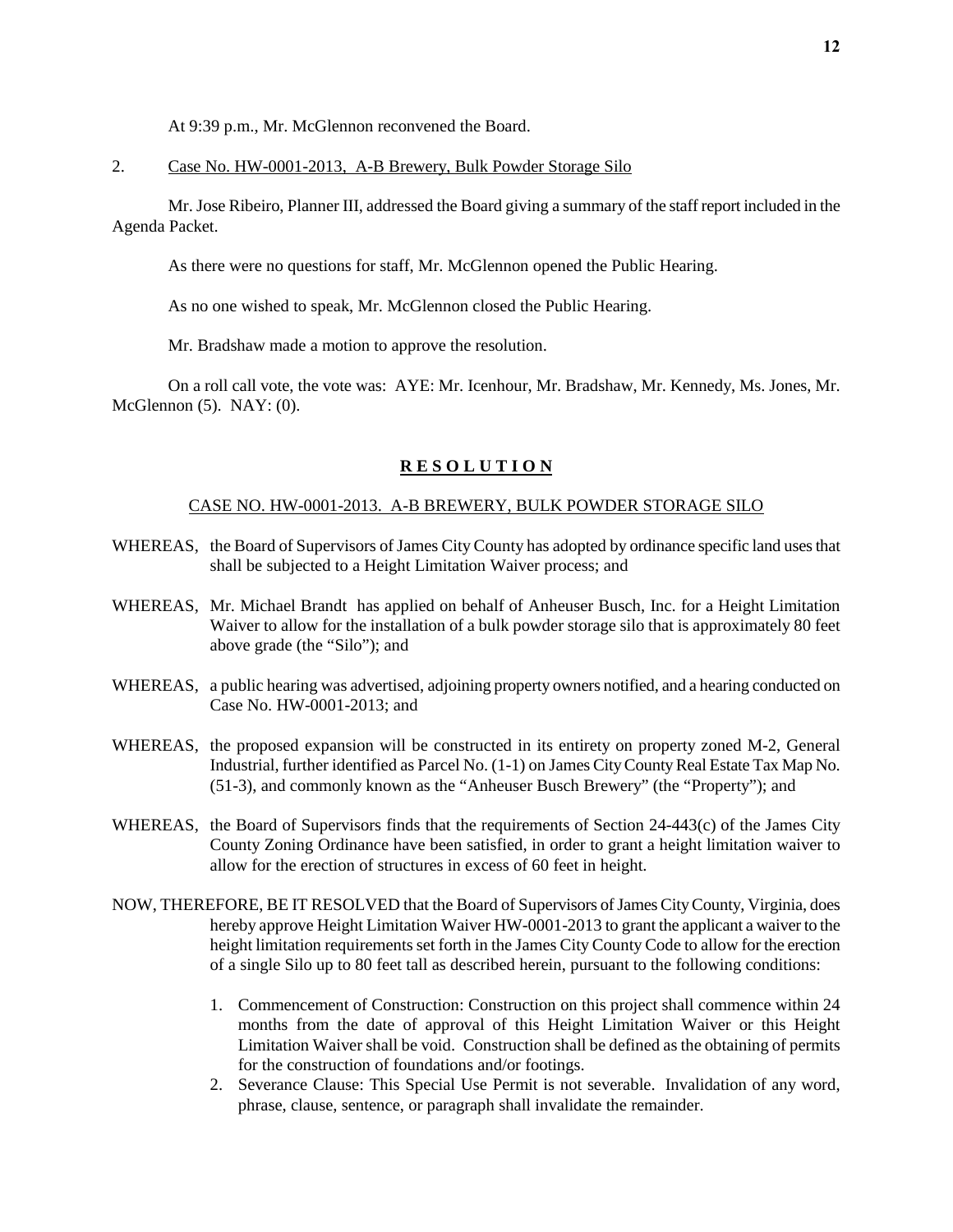## 3. Proposed Updates to the Williamsburg, James City County, and York County Regional Bicycle Facility Plan

Mr. Luke Vinciguerra, Planner I, addressed the Board giving a summary of the memorandum included in the Agenda Packet.

As there were no questions for staff, Mr. McGlennon opened the Public Hearing.

1. Mr. Joseph Swanenburg, 3026 The Pointe Drive, addressed the Board stating that the majority of citizens attending the Regional Bikeways meetings did not support the Regional Bikeway Plan.

2. Ms. Sue Sadler, 9929 Mountain Berry Court, addressed the Board stating that the consensus of the citizens attending the planning meetings was not in favor of the bike plan.

3. Mr. Scott Bartram, 102 Pageland Drive, member at-large of the Historic Triangle Bicycle Committee, addressed the Board in support of the plan presented.

4. Mr. Stephan Moreland, 116 Huntercombe, Chairman of the Historic Triangle Bicycle Committee, addressed the Board in support of the plan presented.

5. Mr. Rick Bartels, 501 Carters Neck Road, member of the Historic Triangle Bicycle Committee, addressed the Board in support of the plan presented.

6. Ms. Marjorie Ponziani, 4852 Bristol Circle, addressed the Board in opposition to the plan and asked if the funding for a regional plan means that James City County tax dollars are being used in other jurisdictions.

7. Ms. Rosanne Reddin, 2812 King Rook Court, addressed the Board in opposition to building more bike paths and catering to a special interest group.

8. Mr. Keith Sadler, 9929 Mountain Berry Court, addressed the Board stating that the majority of citizens attending the Regional Bikeways meetings did not support the Regional Bikeway Plan.

As no one else wished to speak, Mr. McGlennon closed the Public Hearing.

Mr. Kennedy stated for clarification purposes that there is not any additional spending included with the plan before the Board this evening.

Mr. Middaugh stated that was correct.

Mr. Bradshaw stated for clarity purposes the plan does not include Newport News.

Mr. Middaugh stated that was correct.

Mr. McGlennon stated for clarity purposes does the plan restrict any person's right to use an automobile.

Mr. Middaugh stated no.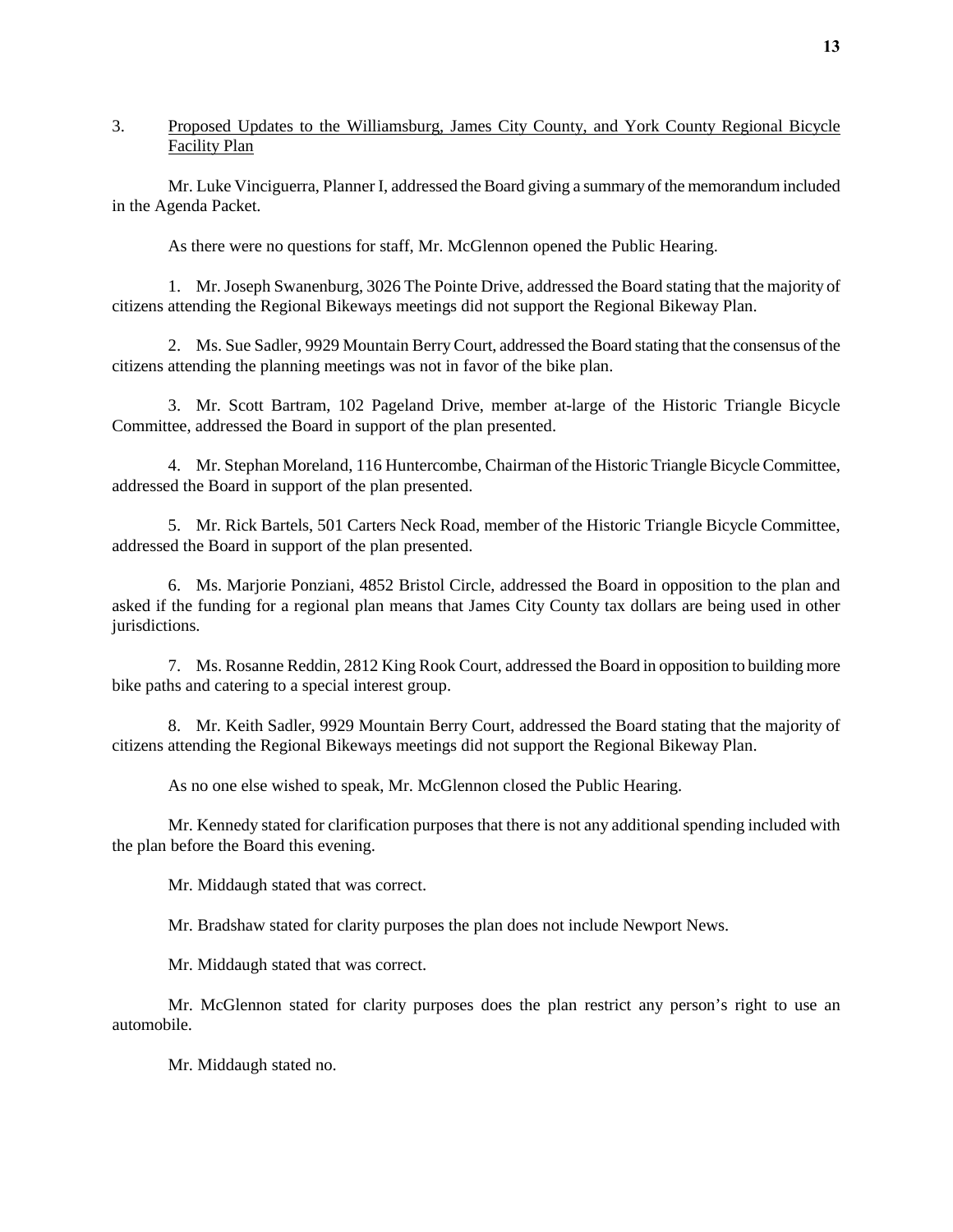Mr. McGlennon stated for clarity purposes does the plan offer extended opportunities for people who would like an alternative means of transportation.

Mr. Middaugh stated that was correct.

Mr. Kennedy stated that this plan provides no funding and he would not be supportive of funding for bike plans at this time, largely due to maintenance requirements. He stated that funding is his big issue; the County has more important issues at this time. He stated that he is not opposed to utilizing grant money, but would not be supportive of grants requiring matching dollars from the County.

Ms. Jones stated that she did not hear resounding support from the citizens that attended the Regional Bikeways meetings; in fact it did not seem to be a priority. She stated that the plan is not just bike paths, but "share the road" which involves road expansions and multi-use paths. She stated that no one knows how these paths and expansions will affect homeowners or how it would be paid for. She stated that Federal grants are still paid for by U.S. citizen's tax dollars, so even if the County is receiving grant money it is still taxpayer dollars. She stated that this plan is not a priority today and will not be supporting this case this evening.

Mr. Bradshaw stated that his understanding of the case is that it is a supplement to the Comprehensive Plan Update process and he does not feel the need to analyze each impact on each property owner. He stated that yes there are more urgent fiscal priorities now, but this plan is not presently costing the County anything. He stated that the plan allows the County to look to the future and is supportive of the case.

Mr. Icenhour stated that this plan truly is a supplement to the Comprehensive Plan, which tells everyone what we would like our County to look like over the next 20 years. Although it may not turn out that way, there needs to be a plan to start from. He stated that the plan does not commit the County to any purchase of property or the expenditure of any monies. He stated that yes, Federal Grant money is tax money, but that is our tax money and if the County does not take grant monies then other localities are getting our tax dollars. He stated that he has spent the better part of a year going door-to-door and has met with over 2,000 of his constituents and not one of them has said that the bike plan is a bad idea; so he will be supporting the case this evening.

Mr. McGlennon stated that there is no specific cost associated with this plan; however, he hopes that there will be opportunities to keep moving this plan forward in the future. He stated that the property in the County is at a premium and people are willing to pay those premiums because of the amenities offered throughout the County. He stated that this updated plan is much more realistic and strives to connect areas of the County instead of just having various bike paths throughout. He stated that the plan offers more choices for citizens and is supportive of the case.

Ms. Jones stated that she does not see the point of adopting a plan and spending taxpayer dollars on an amenity that is not utilized by the majority of the citizens in the County. If there is no intention by the Board to implement the plan then why adopt it.

Mr. McGlennon stated that the amount of funding possibly given to this plan depends on the priority given to it in the future. He stated that he would like to see some money spent on the plan, but it is not a critical need or a high priority. He agreed that it is an amenity, but it is an amenity that is highly valued by many citizens in the County.

 Mr. Kennedy stated that perhaps the Board should look at usage data before moving forward on some of these types of projects. He stated that maintenance is always an issue after the project is completed and there is a cost that is ongoing. He stated that this plan is a better plan, a more efficient use of space, but the cost to maintain those trails needs to be part of the plan as well.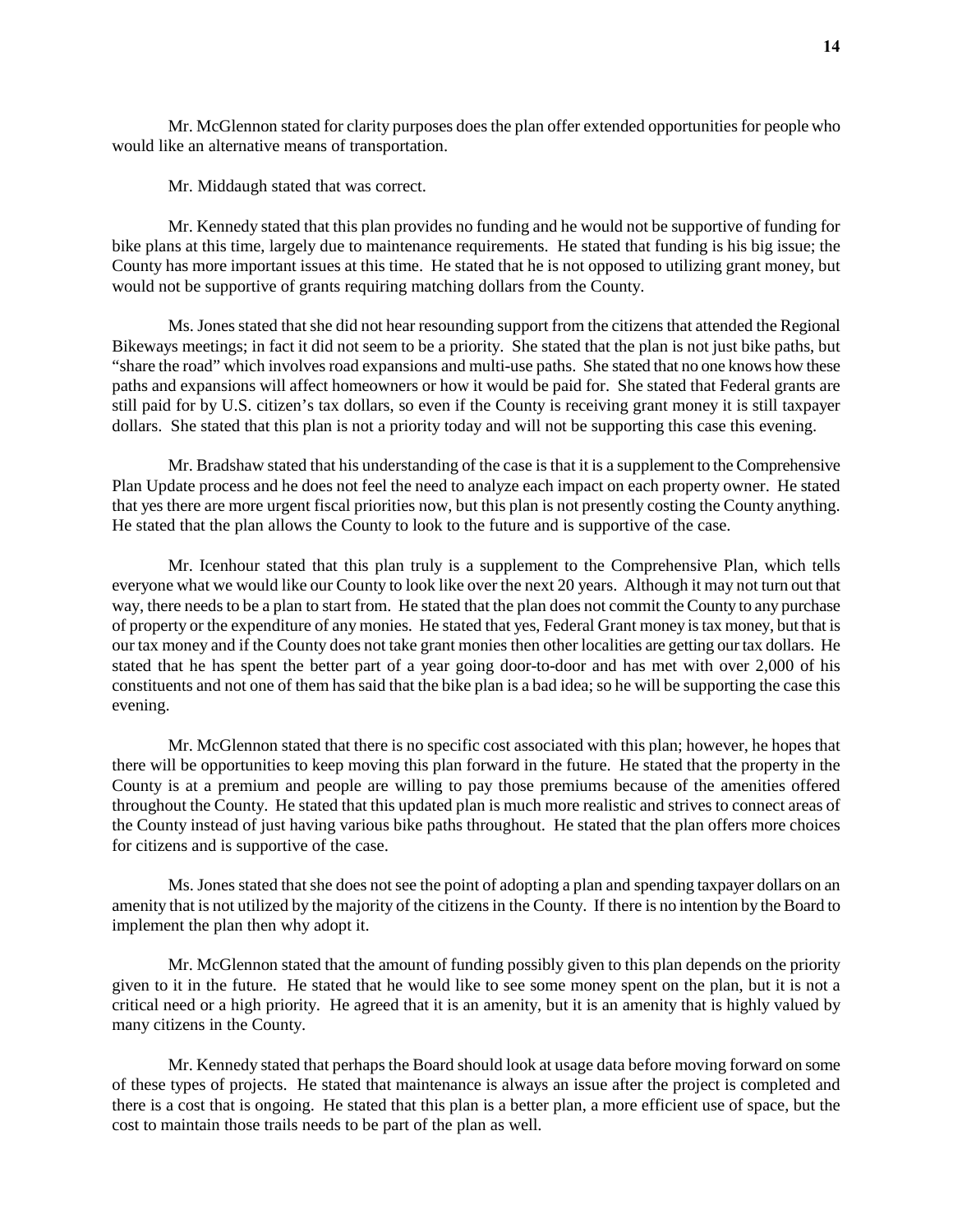Mr. Icenhour made a motion to approve the resolution.

On a roll call vote, the vote was: AYE: Mr. Icenhour, Mr. Bradshaw, Mr. Kennedy, Mr. McGlennon (4). NAY: Ms. Jones (1).

#### **R E S O L U T I O N**

## PROPOSED UPDATES TO THE WILLIAMSBURG, JAMES CITY COUNTY,

#### AND YORK COUNTY REGIONAL BICYCLE FACILITY PLAN

- WHEREAS, as part of the Historic Triangle coordinated Comprehensive Plan review process, James City County, the City of Williamsburg, and York County have updated the Regional Bicycle Facilities Plan; and
- WHEREAS, staff from the three jurisdictions have developed a revised map that strives to provide bicycle access to major destinations, eliminate routes with dead ends, recommend realistic facility types, and incorporate the multi-use paths, which cyclists would be permitted to use, as shown on the County's newly adopted Pedestrian Accommodation Plan; and
- WHEREAS, Action T2.2 of the Comprehensive Plan recommends continuing the efforts of James City County, the City of Williamsburg, York County, and the Historic Triangle Bicycle Advisory Committee to coordinate and implement a regional bicycle network, including further joint planning and development of regional funding proposals; and
- WHEREAS, Action T1.2.5 of the Comprehensive Plan recommends implementing strategies that encourage shorter automobile trips and accommodate walking, bicycling, and use of public transit; and
- WHEREAS, on January 28, 2013, the Historic Triangle Bicycle Advisory Committee (HTBAC) endorsed the Plan; and
- WHEREAS, on July 17, 2013, the Parks and Recreation Advisory Commission endorsed the Plan; and
- WHEREAS, on August 7, 2013, following a public hearing, the Planning Commission recommended approval of the plan by a vote of 5-0.
- NOW, THEREFORE, BE IT RESOLVED that the Board of Supervisors of James City County, Virginia, does hereby adopt the Williamsburg, James City County, and York County Regional Bicycle Facility plan dated March 2013 to be used as the policy document identifying desired bikeway routes within the County.

## **J. BOARD CONSIDERATION**

1. Operating Contingency Transfer - St. George's Hundred Drainage Improvement

Mr. John Horne, Director of General Services, addressed the Board giving a summary of the memorandum included in the Agenda Packet.

Mr. Kennedy asked for an explanation regarding the similarities between the situation before the Board and the situation in the Fernbrook neighborhood.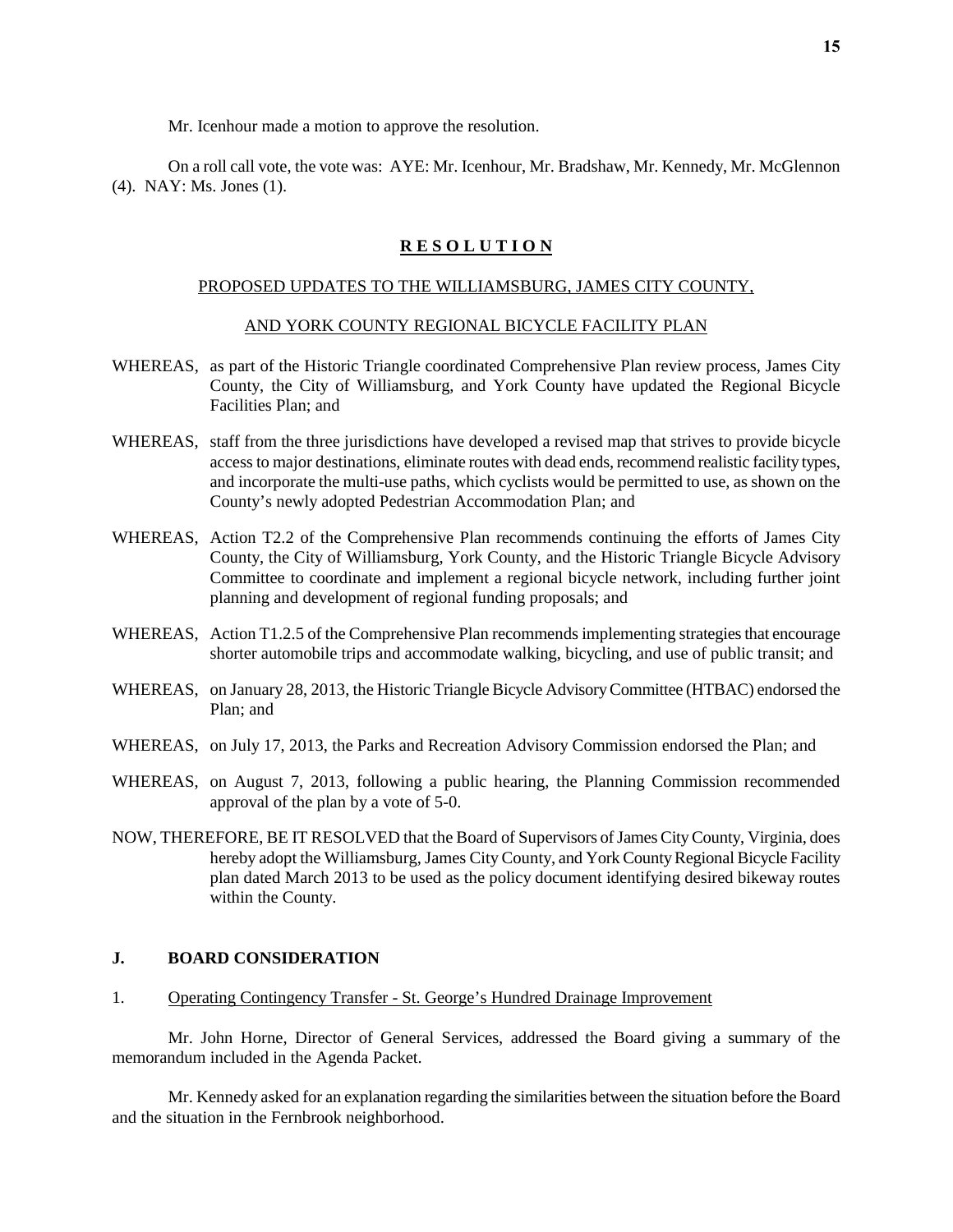Mr. Horne stated that 15 years ago these large underground pipe systems were not typically installed in the County and the local industry was relatively inexperienced. He stated that both neighborhoods do have the same floodplain clay-type soil and if the installer was not particularly careful in the imbedding of the pipes, then this type of soil could cause these problems. He stated that staff does not feel that these pipes systems in these two neighborhoods were installed correctly.

Mr. Kennedy asked if there is a baseline cost that the County believes that the HOAs should have to incur before the County would get involved. He stated that he understands what needs to be done for health, welfare, and safety sake, but is worried about what other issues may be out there and where does the County draw the line.

Mr. Horne stated that the line is somewhat subjective, that there is no set dollar figure. He stated that the scale of the neighborhood association, the scope of the failure, and what is considered reasonable repairs based on the age of the pipes. This situation is an unreasonable failure. He stated that the pipes that run along the edge of the road are in the Virginia Department of Transportation's (VDOTs) right-of-way and VDOT is actively engaged in making those repairs.

Mr. Icenhour stated that there are mandatory HOAs, optional HOAs, and disbanded or nonexistent HOAs throughout the County. Even in the neighborhoods with active HOAs, these large scale repairs would really stretch their abilities. He stated that perhaps this is a discussion that needs to happen in a Work Session to determine at what point the County will get involved.

Ms. Jones stated she believes that the decision is subjective and will be evaluated on a case-by-case basis.

Mr. Kennedy stated he has issue with that because then the action of the Board becomes subjective when it should be uniform. He stated that if this project is done, how does the Board tell the next neighborhood that their repair project is too small or their HOA is too large to need the County's assistance.

Mr. Icenhour stated that prior to 2008 the County did not require the developers to have a permit or undergo an inspection to make sure these pipes were installed correctly. He stated that there could be many issues out there and the Board needs to come up with a plan about the County's involvement.

Mr. McGlennon stated that these issues will not be decided this evening and he recommended that the discussion be continued during the Work Session that is scheduled later in the fall.

Mr. Kennedy stated that once the Board takes this action, then it is done and a policy needs to be in place.

Mr. McGlennon stated that there are several old neighborhoods in the County and these infrastructure issues are going to continue to come up and the County needs to begin planning on how it is going to respond.

Mr. Middaugh stated that when a motion is made, he would like to add the notion that the County is in the process of negotiating an agreement with this HOA that establishes clearly the County's position moving forward, and finds that this action is all the County will do and future issues are the responsibility of the HOA.

Mr. Kennedy stated that is an unreasonable expectation.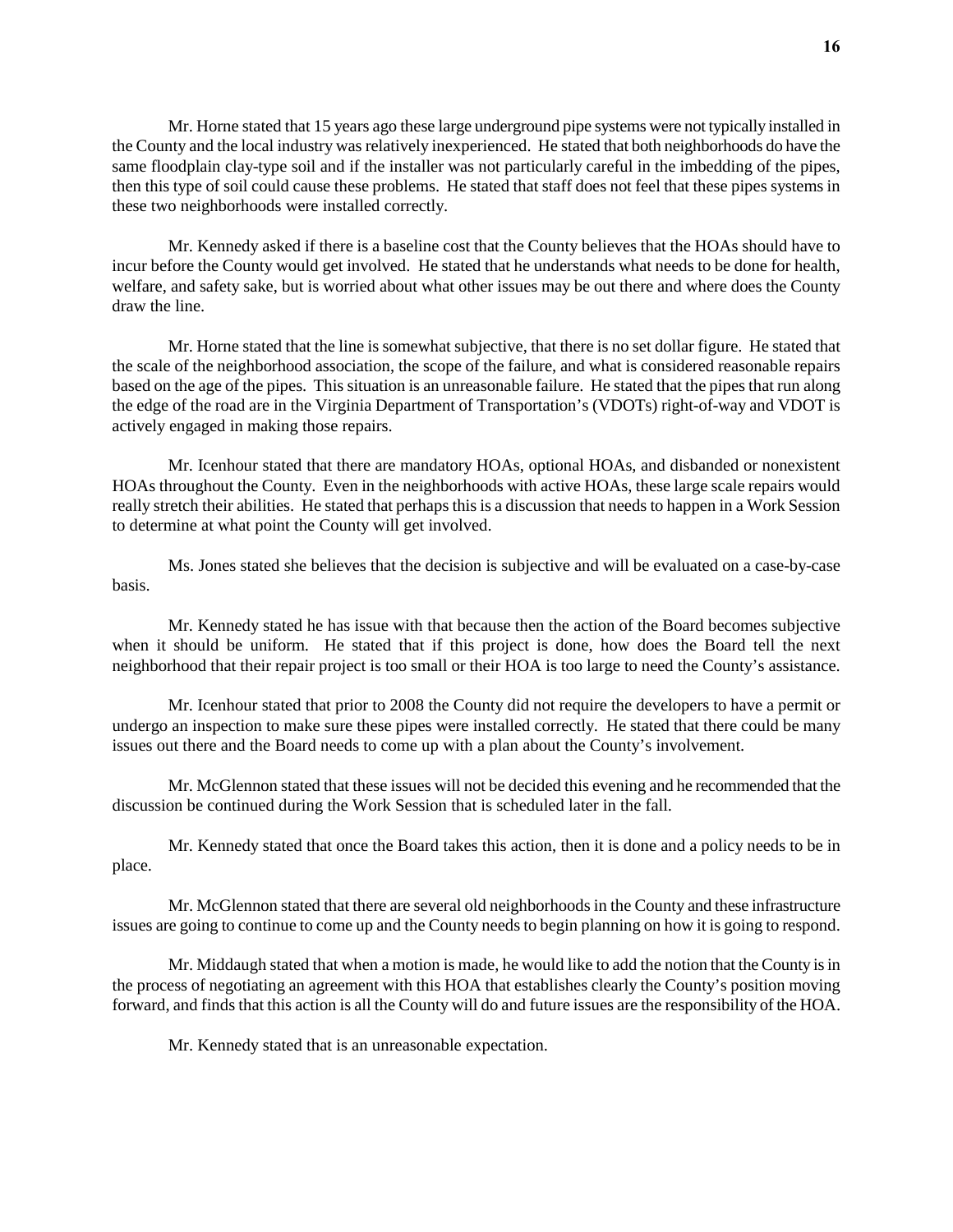Mr. Middaugh stated that staff does not have the manpower nor the resources to take on stormwater pipes and issues all across the County. He stated that the County is getting involved with this particular issue because it is the right thing do, but the neighborhood needs to plan for problems and issues that may arise down the road.

Ms. Jones stated that a clear definition needs to be made between stormwater issues and infrastructure failures and made a motion to approve the resolution with the stipulation stated by Mr. Middaugh a few moments ago.

Mr. Kennedy stated that he is going to abstain from voting, because he is confused on how the Board can act before the discussion can be had on the policy.

On a roll call vote, the vote was: AYE: Mr. Icenhour, Mr. Bradshaw, Ms. Jones, Mr. McGlennon (4). NAY: (0). ABSTAIN: Mr. Kennedy (1).

## **R E S O L U T I O N**

#### OPERATING CONTINGENCY TRANSFER -

#### ST. GEORGE'S HUNDRED DRAINAGE IMPROVEMENTS

- WHEREAS, the Board of Supervisors wishes to support the repair of neighborhood drainage facilities in the St. George's Hundred neighborhood; and
- WHEREAS, the Board has determined that this repair is necessary to assist the St. Thomas's Hundred Homeowners Association (HOA) because of unusually rapid deterioration of drainage facilities that is beyond what should be normally expected, but does not alter the requirement that the HOA maintain the repaired facilities and other drainage facilities within the HOA portion of the neighborhood; and
- WHEREAS, the funding for the repair is not available within budgeted account for this type of work.
- NOW, THEREFORE, BE IT RESOLVED that the Board of Supervisors of James City County, Virginia, does hereby authorize the transfer of \$40,000 from Operating Contingency to Water Quality Improvement.

## **K. PUBLIC COMMENTS**

1. Mr. Ralph Crandall, 193 Shoal Creek, addressed the Board stating that there is a big issue with sinkholes in his neighborhood and the HOA has had to raise the dues to cover the cost of repairs.

2. Ms. Sue Sadler, 9929 Mountain Berry Court, thanked Ms. Jones for taking the time to learn and understand the issue of Agenda21.

3. Mr. Chris Henderson, 101 Keystone, addressed the Board stating his displeasure at the action of the Board in regard to St. George's Hundred, a private property issue.

4. Mr. Joseph Swanenburg, 3026 The Pointe Drive, addressed the Board clarifying a few of his previous statements.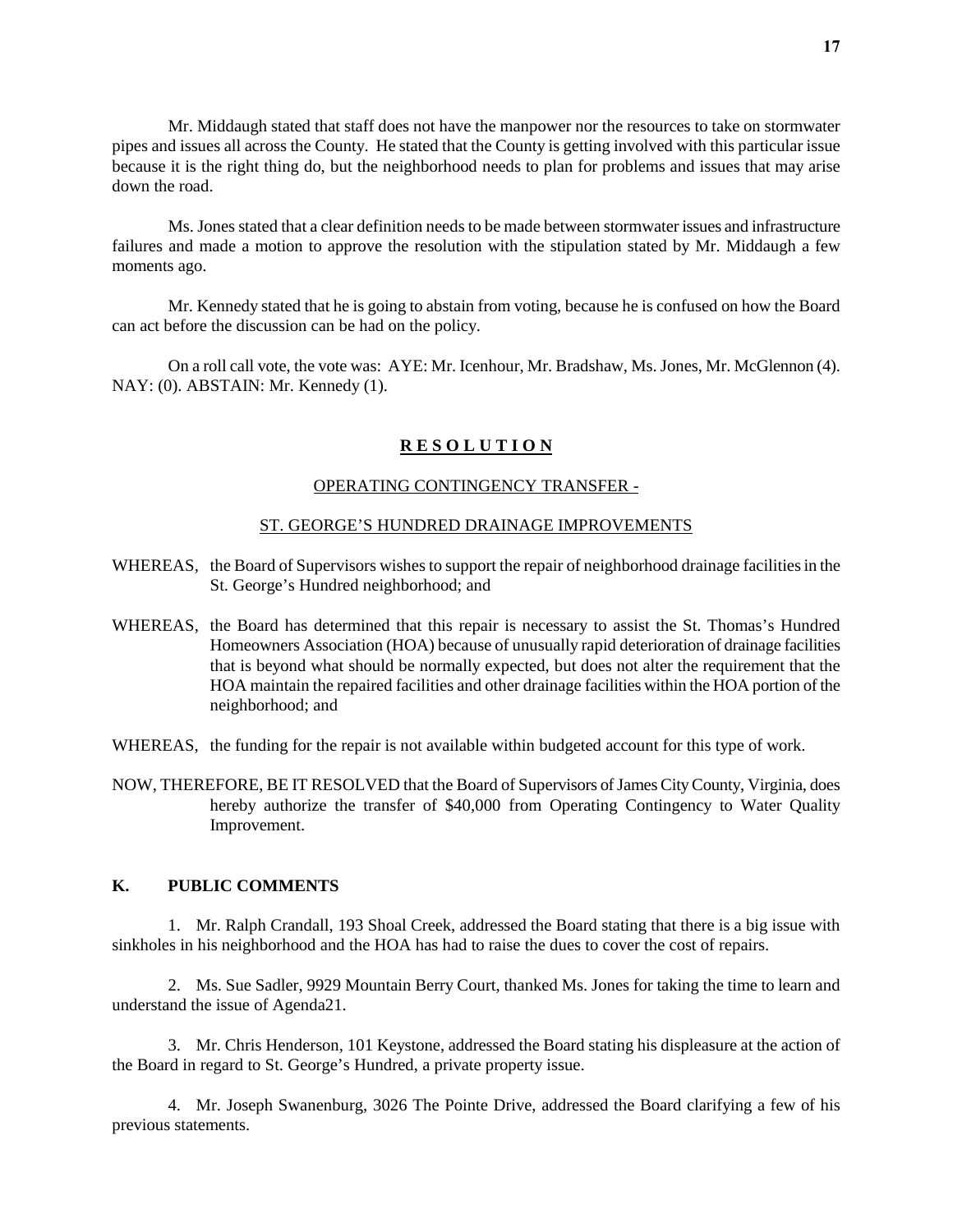5. Mr. Ed Oyer, 139 Indian Circle, addressed the Board stating that the Board just spent \$40,000 to fix sinkholes that should be the responsibility of the developer, yet there is still storm debris all over his neighborhood.

## **L. REPORTS OF THE COUNTY ADMINISTRATOR**

Mr. Middaugh stated that the Harvest Festival will take place on Saturday, September 21, from 11 a.m. to 4 p.m. at Chickahominy Riverfront Park. He also stated that the Army Corps of Engineers has started a permitting process and is taking comments for 30 days in regard to the Dominion Proposal for Transmission Line across the James River. He stated that the County has the right to request a public hearing and would like the Board's approval to send that request in writing.

## **M. BOARD REQUESTS AND DIRECTIVES**

- 1. Consideration of a Personnel Matter, the Appointment of Individuals to County Boards and/or Commissions Pursuant to Section 2.2-3711(A)(1) of the Code of Virginia
	- a) Clean County Commission
	- b) Board of Building Adjustments and Appeals

Mr. McGlennon stated that there is a recommendation to appoint Mr. Colgate to the Clean County Commission for a term expiring on September 30, 2016 and there is a recommendation to reappoint Mr. Guernsey and Ms. Crowder and appoint Mr. Ozmore to the Board of Building Adjustments and Appeals for terms expiring on September 30, 2018.

Mr. Bradshaw made a motion to appoint the individuals named by Mr. McGlennon.

On a roll call vote, the vote was: AYE: Mr. Icenhour, Mr. Bradshaw, Mr. Kennedy, Ms. Jones, Mr. McGlennon (5). NAY: (0).

## **N. ADJOURNMENT –** to 4 p.m. on September 24, 2013, for the Work Session.

Mr. Icenhour made a motion to adjourn.

On a roll call vote, the vote was: AYE: Mr. Icenhour, Mr. Bradshaw, Mr. Kennedy, Ms. Jones, Mr. McGlennon (5). NAY: (0).

At 11: 15 p.m., Mr. McGlennon adjourned the Board.

Robert C. Middaugh Clerk to the Board

\_\_\_\_\_\_\_\_\_\_\_\_\_\_\_\_\_\_\_\_\_\_\_\_\_\_\_\_\_\_\_\_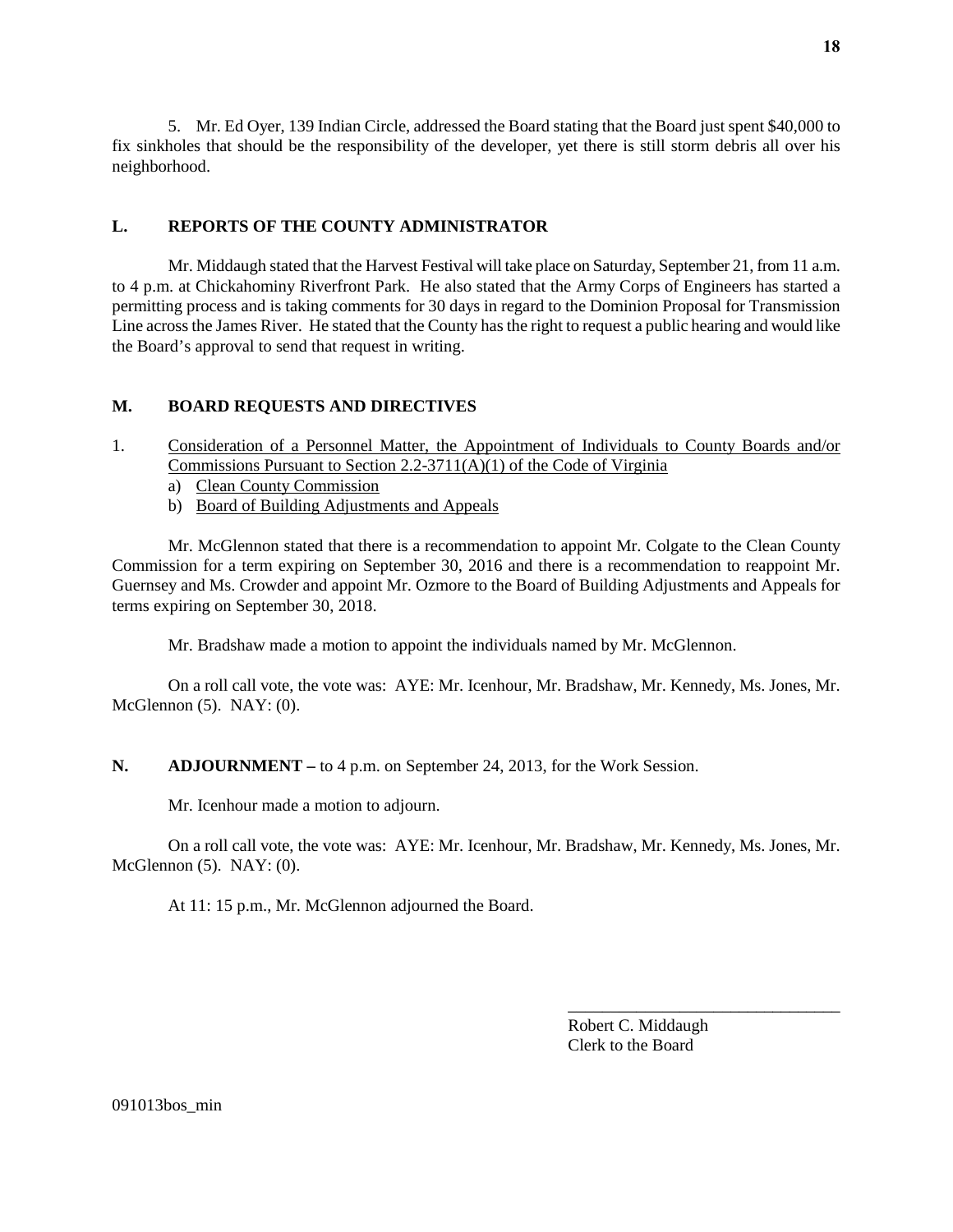## MEMORANDUM COVER

Subject: Contract Award – Fleet and Equipment Reroofing Project – \$125,772

Action Requested: Shall the Board of Supervisors approve the resolution to award the contract for the Fleet and Equipment Reroofmg Project?

Summary: This project consists of the reroofing and minor site improvements to the Fleet and Equipment building located at the Tewning Road complex. The Fleet and Equipment facility was constructed in <sup>1994</sup> and is approximately 13,650 square feet. The roof has met its life expectancy and is in need of replacement.

The work under this project consists of the removal of the existing shingle roof and underlayment and installation of <sup>a</sup> new roof system. Also included are replacement of all mechanical flashings, metal fascia, and rake trim. Minor drainage issues will be addressed around the perimeter of the building.

The Department of General Services, in consultation with the Purchasing Office, determined that the bid under <sup>a</sup> Cooperative Contract submitted by Centennial Contractors Enterprises in the amount of \$125,772 is <sup>a</sup> fair and reasonable price. Previously authorized Capital Improvement Program (CIP) budget funds are available to fund this project.

Staff recommends adoption of the attached resolution.

Fiscal Impact: Funding already available in the FY <sup>14</sup> Capital Improvements Program budget. Bid is approximately \$9,000 under budget.

| <b>FMS Approval, if Applicable:</b> Yes $\Box$ | N <sub>o</sub> |  |  |  |
|------------------------------------------------|----------------|--|--|--|
|                                                |                |  |  |  |

| <b>Assistant County Administrator</b> | <b>County Administrator</b> |
|---------------------------------------|-----------------------------|
| Doug Powell $\mathbf{D}$              | Robert C. Middaugh          |
| <b>Attachments:</b><br>Memorandum     | Agenda Item No.: H-2        |
| Resolution                            | Date: September 24, 2013    |

CA FleetReRoof cvr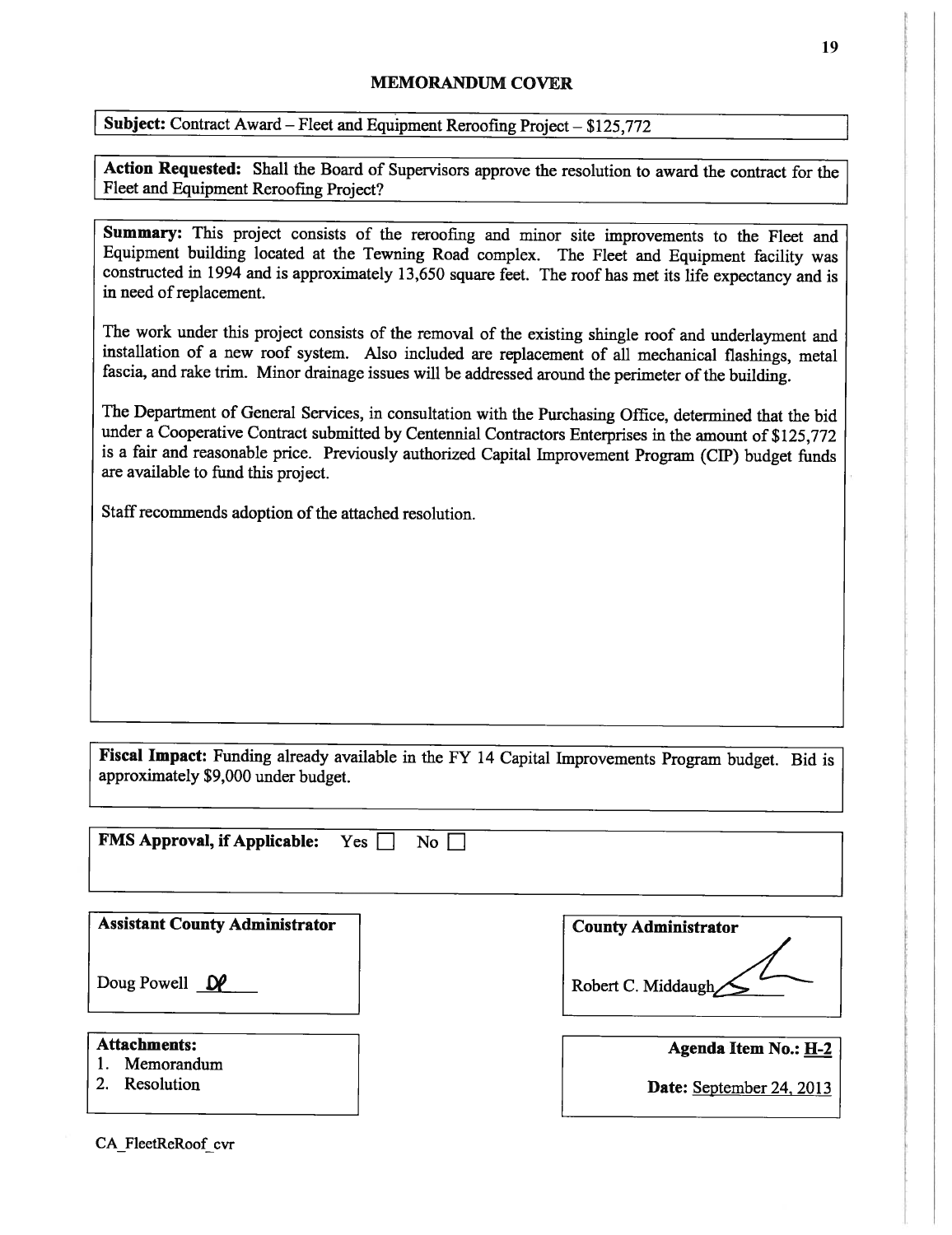## **M E M O R A N D U M**

| DATE:           | September 24, 2013                                                 |
|-----------------|--------------------------------------------------------------------|
| TO:             | The Board of Supervisors                                           |
| FROM:           | Grace A. Boone, Assistant Manager of General Services              |
| <b>SUBJECT:</b> | Contract Award – Fleet and Equipment Reroofing Project – \$125,772 |
|                 |                                                                    |

This project consists of the reroofing and minor site improvements to the Fleet and Equipment building located at the Tewning Road complex. The Fleet and Equipment facility was constructed in 1994 and is approximately 13,650 square feet. The roof has met its life expectancy and is in need of replacement.

The work under this project consists of the removal of the existing shingle roof and underlayment and installation of a new roof system. Also included are replacement of all mechanical flashings, metal fascia, and rake trim. Minor drainage issues will be addressed around the perimeter of the building.

The Department of General Services, in consultation with the Purchasing Office, determined that the bid under a Cooperative Contract submitted by Centennial Contractors Enterprises in the amount of \$125,772 is a fair and reasonable price. Previously authorized Capital Improvement Program (CIP) budget funds are available to fund this project.

Staff recommends adoption of the attached resolution.

Grace A. Boone<br>CONCUR:<br>CONCUR:<br>John T.P. Horne

GAB/nb CA\_FleetReRoof\_mem

Attachment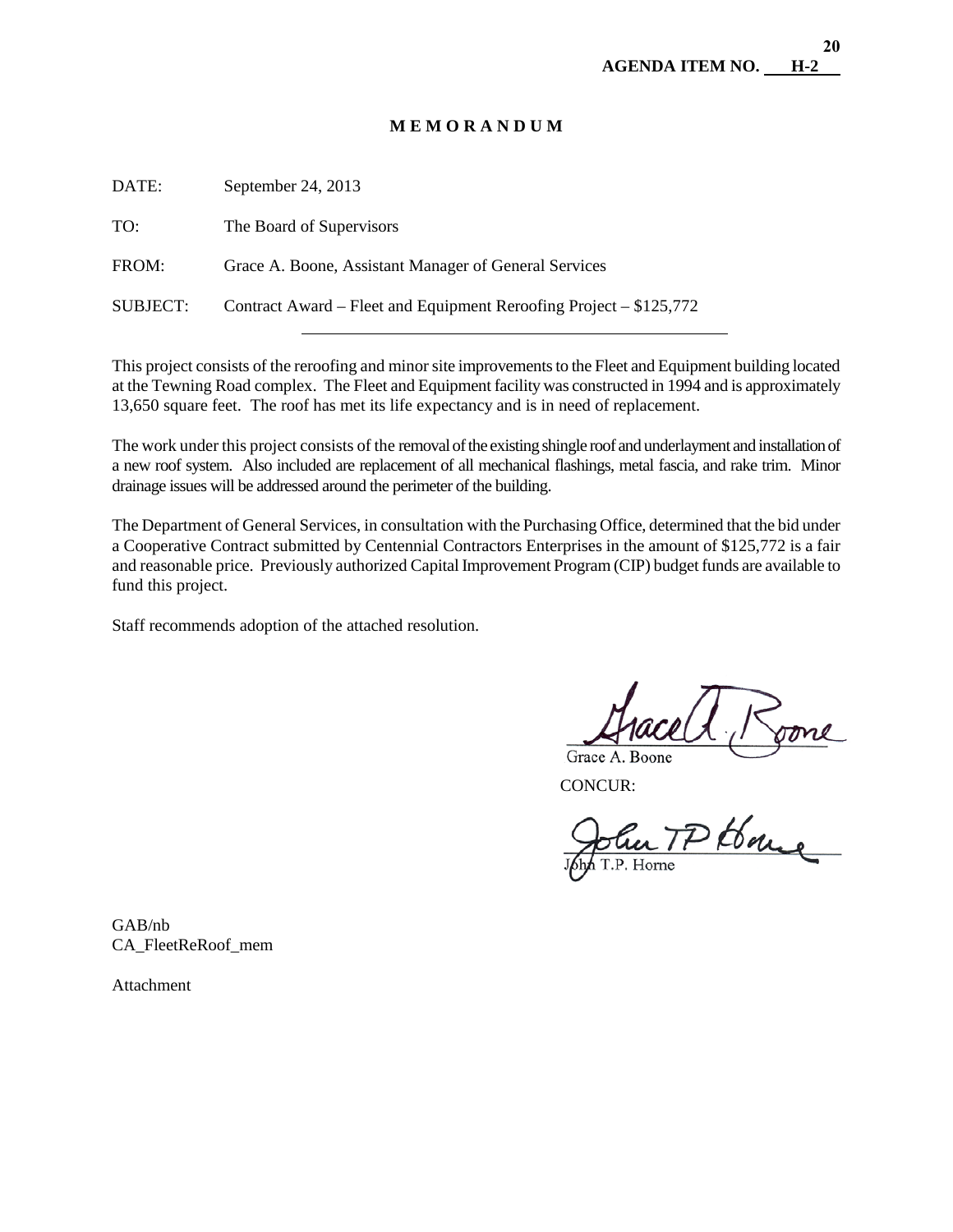## **R E S O L U T I O N**

#### CONTRACT AWARD – FLEET AND EQUIPMENT REROOFING PROJECT – \$125,772

- WHEREAS, the James City County Department of General Services received a competitive bid under a Cooperative Contract for the Fleet and Equipment Reroofing project located at 103 Tewning Road; and
- WHEREAS, it has been determined by General Services, in consultation with the Purchasing Office, that the bid submitted by in the amount of \$125,772 is a fair and reasonable price; and
- WHEREAS, previously authorized Capital Improvement Program (CIP) budget funds are available to fund this project.
- NOW, THEREFORE, BE IT RESOLVED that the Board of Supervisors of James City County, Virginia, hereby authorizes the contract award in the amount of \$125,772 to Centennial Contractors Enterprises, Inc. for the Fleet and Equipment Reroofing project.

John J. McGlennon Chairman, Board of Supervisors

\_\_\_\_\_\_\_\_\_\_\_\_\_\_\_\_\_\_\_\_\_\_\_\_\_\_\_\_\_\_\_\_\_\_\_\_

| ATTEST:                   |                  | AYE | NAY ABSTAIN |
|---------------------------|------------------|-----|-------------|
|                           | <b>MCGLENNON</b> |     |             |
|                           | <b>JONES</b>     |     |             |
|                           | <b>KENNEDY</b>   |     |             |
| Doug Powell               | <b>ICENHOUR</b>  |     |             |
| Deputy Clerk to the Board | <b>BRADSHAW</b>  |     |             |

Adopted by the Board of Supervisors of James City County, Virginia, this 24th day of September, 2013.

CA\_FleetReRoof\_res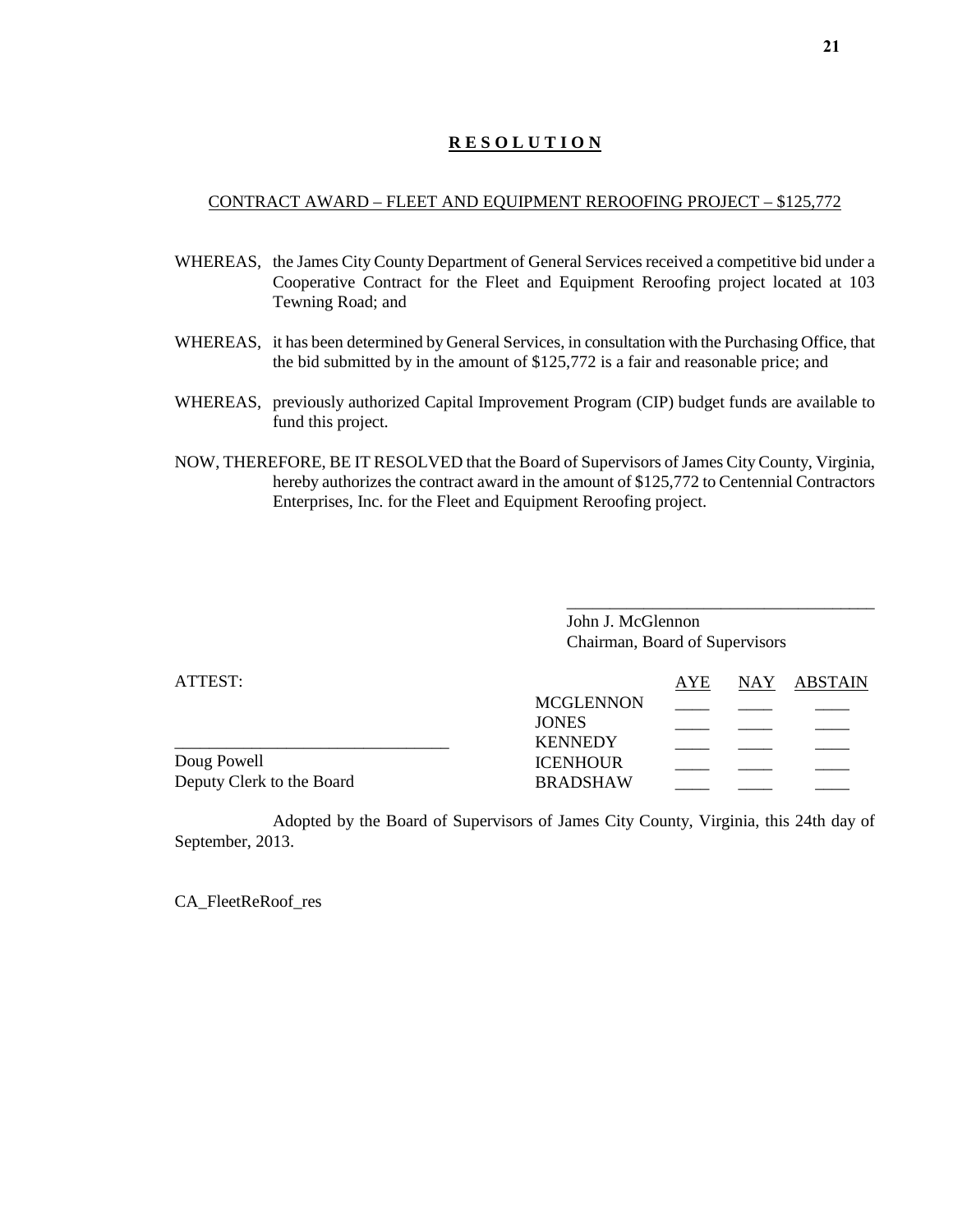### MEMORANDUM COVER

|  |  |  | Subject: Formal Acceptance of Shelter Support Unit |  |
|--|--|--|----------------------------------------------------|--|
|--|--|--|----------------------------------------------------|--|

Action Requested: Shall the Board approve the resolution that accepts <sup>a</sup> grant-funded asset awarded from the Hampton Roads Planning District Commission (HRPDC)?

Summary: The Hampton Roads Planning District Commission (HRPDC) purchased <sup>a</sup> shelter support unit trailer on behalf of James City County using funds from the Department of Homeland Security (DHS) Urban Areas Security Initiative (IJASI) and Metropolitan Medical Response System (MMRS) grants and funds collected from the I{RPDC jurisdictions for MMRS sustainment.

The shelter support unit contains equipment and supplies to be used to support the functional and medical needs of individuals in shelters during mass casualty events or disasters. The shelter support unit will provide necessary equipment to operate <sup>a</sup> medical friendly shelter at the Fire Administration building on John Tyler Highway.

The shelter support unit will be maintained by the Emergency Management Division of the James City County Fire Department and is currently located at the Fire Administration Building.

Staff recommends adoption of the attached resolution to accept the grant-funded asset.

Fiscal Impact: The shelter support unit was purchased at no direct cost to James City County. The shelter support unit will be insured by James City County. The County has no obligations for replacement of the shelter support unit or its contents in excess of covered losses from insurance claims.

**FMS Approval, if Applicable:** Yes  $\Box$  No  $\Box$ 

| <b>Assistant County Administrator</b> | <b>County Administrator</b> |
|---------------------------------------|-----------------------------|
| Doug Powell $\iiint$                  | Robert C. Middaugh          |
| <b>Attachments:</b><br>Memorandum     | Agenda Item No.: H-3        |
| Resolution                            | Date: September 24, 2013    |

MMRStrailer cvr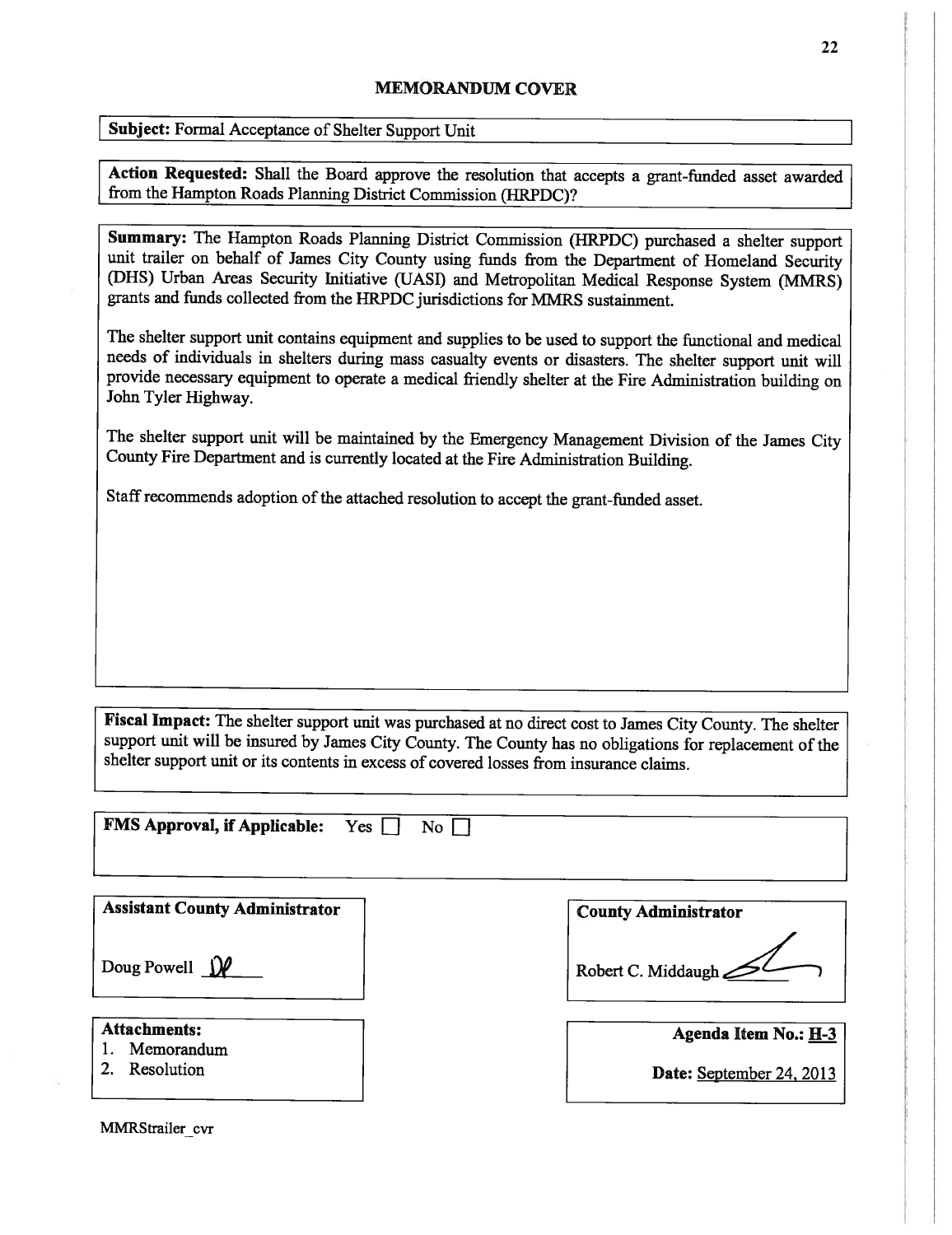## **M E M O R A N D U M**

| DATE:           | September 24, 2013                        |
|-----------------|-------------------------------------------|
| TO:             | The Board of Supervisors                  |
| FROM:           | William T. Luton, Fire Chief              |
| <b>SUBJECT:</b> | Formal Acceptance of Shelter Support Unit |
|                 |                                           |

The Hampton Roads Planning District Commission (HRPDC) purchased a shelter support unit trailer on behalf of James City County using funds from the Department of Homeland Security (DHS) Urban Areas Security Initiative (UASI) and Metropolitan Medical Response System (MMRS) grants and funds collected from the HRPDC jurisdictions for MMRS sustainment.

HRPDC offered shelter support units to all Hampton Roads localities to increase their capacity to shelter persons with medical and functional needs in evacuations as well as mass casualty events.

The shelter support unit contains the necessary equipment and supplies to operate a medical shelter at the Fire Administration building on John Tyler Highway. (James City County previously received a UASI grant-funded generator for the Fire Administration building, because it will be used as a medical shelter in emergencies. The generator is located behind that facility.)

The shelter support unit inventory includes triage materials; medical supplies such as IV kits, needles, and bandages; shelter supplies such as beds, carts, linens, and a microwave; and general support items such as a megaphone, tool kit, and batteries. The contents are valued at \$85,686.02 and the trailer itself is valued at \$17,458.98 for a total of \$103,145.

Legally, we may not turn anyone away from any shelter and must provide basic functional needs assistance in all shelters. A portion of the inventory will be deployed to support these shelters. Those who need additional assistance, but do not merit hospital admission, will be offered transferal to the medical shelter at the Fire Administration building. A portion of the inventory is dedicated to support the requirements of that shelter. James City County does not advertise or promote these resources and works with those who seek planning assistance through the Functional and Special Needs Registry to help individuals and families determine the best options for their safety in emergencies. It is inevitable that persons with medical and functional needs will fail to register and plan and present at shelters during emergencies.

The shelter support unit helps limit County expenditures to purchase supplies and equipment to meet legal obligation, provides the reciprocity of seeking mutual aid from other regional localities with shelter support units if we face a mass casualty event or major disaster, and provides the opportunity to better plan, train, and exercise in response to our sheltering obligation.

In addition, as inventory is used up, HRPDC, through the Metropolitan Medical Response System, will replace items at no cost provided funding is available. Those costs would be borne by James City County if purchased independently. Finally, these critical resources are stored and maintained in a dedicated mobile unit which is easily and quickly accessed and can be relocated as required.

The shelter support unit was purchased at no direct cost to the County. The shelter support unit will be insured by James City County. The County has no obligations for replacement of the shelter support unit or its contents in excess of covered losses from insurance claims.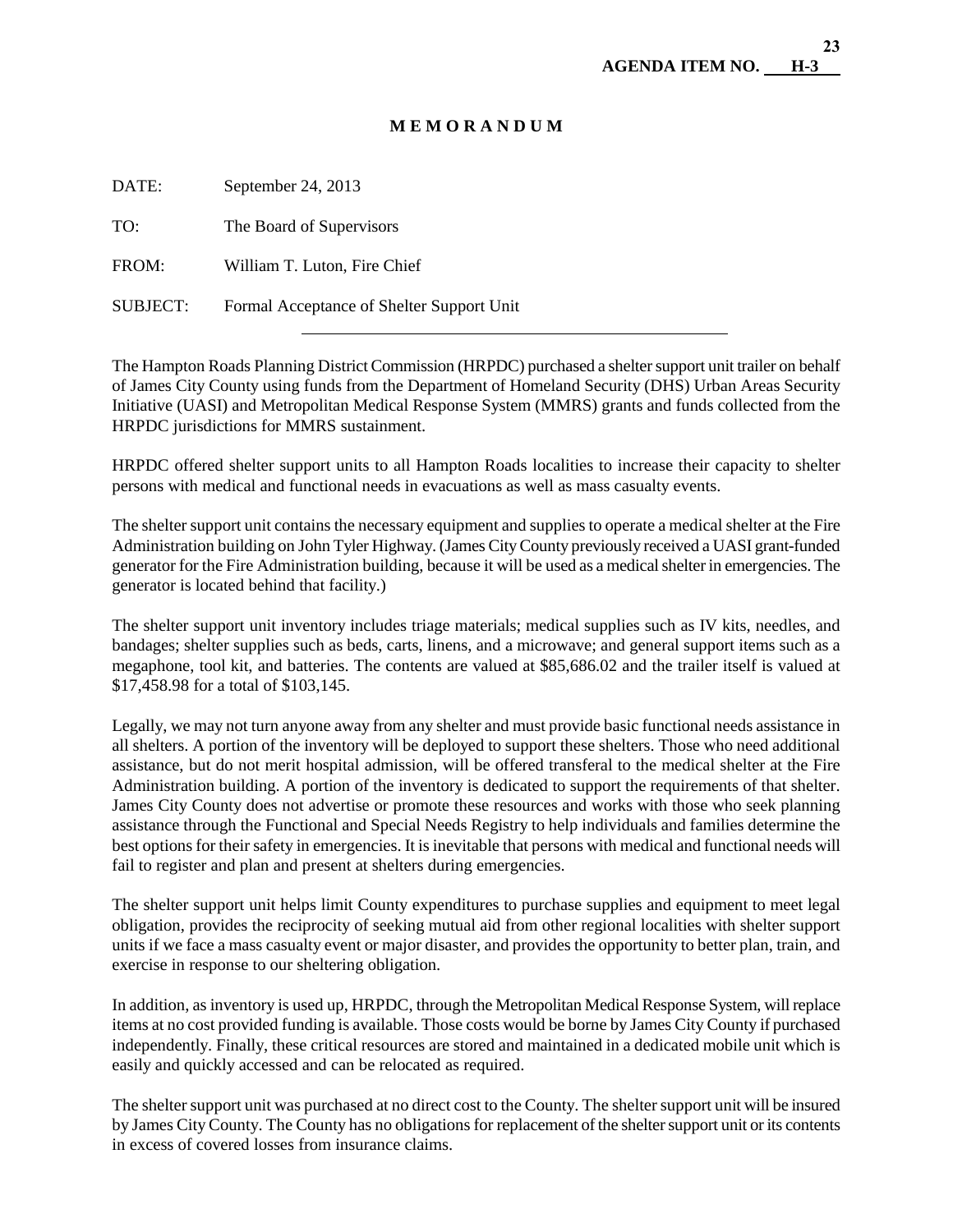In accepting this unit, the County agrees to honor mutual aid requests for the unit from other Hampton Roads localities if they sustain a mass casualty event or disaster that exceeds their resources.

The shelter support unit will be maintained by the Emergency Management Division of the James City County Fire Department and is currently located at the Fire Administration building.

Staff recommends adoption of the attached resolution to accept the grant-funded asset.

í

William T. Luton

WTL/nb MMRStrailer\_mem

Attachment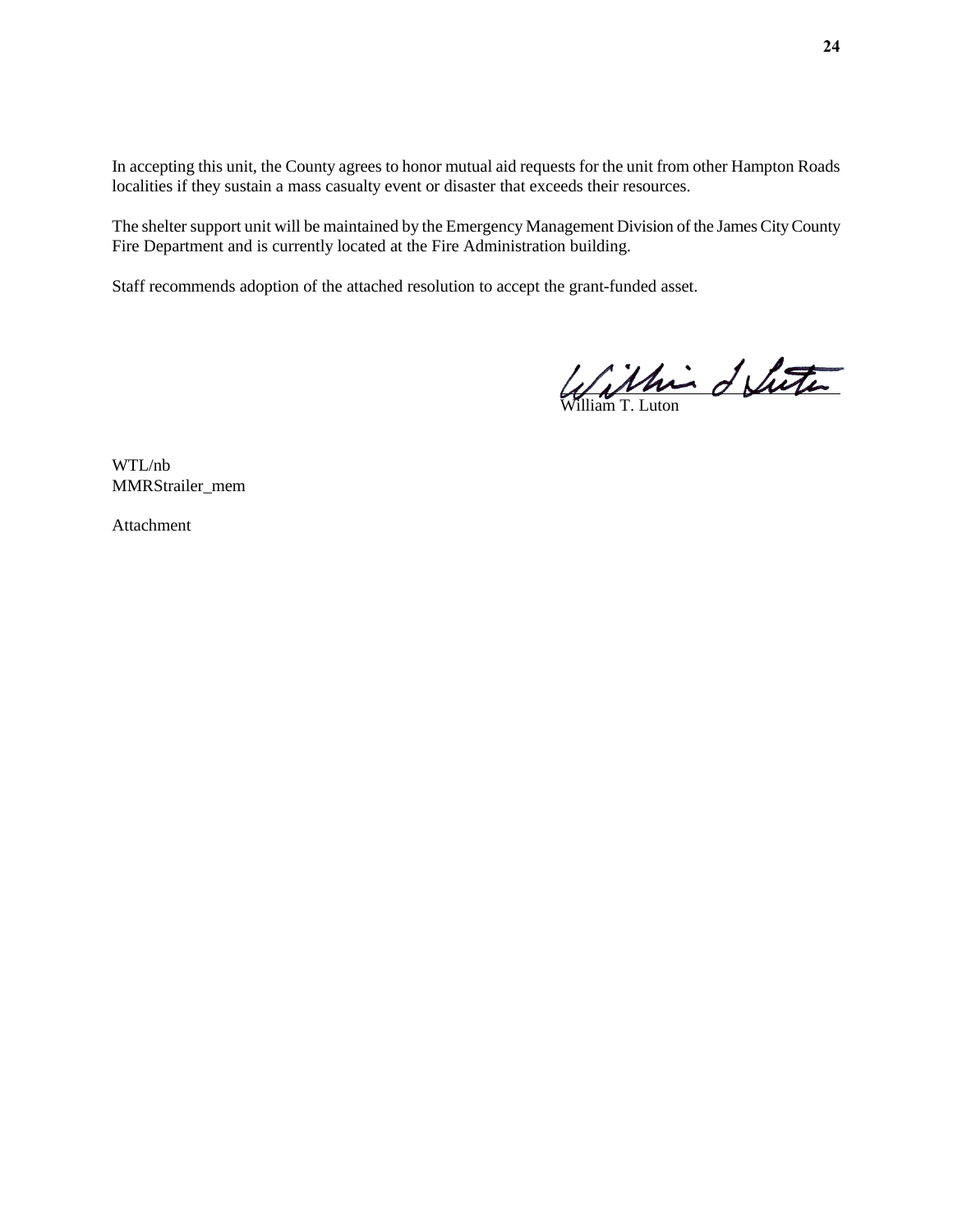## **R E S O L U T I O N**

#### FORMAL ACCEPTANCE OF SHELTER SUPPORT UNIT

- WHEREAS, the Hampton Roads Planning District Commission (HRPDC) has purchased a shelter support unit trailer on behalf of James City County using funds from the Department of Homeland Security (DHS) Urban Areas Security Initiative (UASI) and Metropolitan Medical Response System (MMRS) grants and funds collected from the HRPDC jurisdictions for MMRS sustainment; and
- WHEREAS, the shelter support unit contains equipment and supplies is to be used to support the functional and medical needs of individuals in shelters during mass casualty events or disasters; and
- WHEREAS, HRPDC has agreed to transfer ownership of the shelter support unit to James City County at no cost.
- NOW, THEREFORE, BE IT RESOLVED that the Board of Supervisors of James City County, Virginia, does hereby formally accept the asset listed below:

Asset Description Value Shelter Support Unit \$103,145

\_\_\_\_\_\_\_\_\_\_\_\_\_\_\_\_\_\_\_\_\_\_\_\_\_\_\_\_\_\_\_\_\_\_\_\_

John J. McGlennon Chairman, Board of Supervisors

| ATTEST:                   |                  | AYE | NAY ABSTAIN |
|---------------------------|------------------|-----|-------------|
|                           | <b>MCGLENNON</b> |     |             |
|                           | <b>JONES</b>     |     |             |
|                           | <b>KENNEDY</b>   |     |             |
| Doug Powell               | <b>ICENHOUR</b>  |     |             |
| Deputy Clerk to the Board | <b>BRADSHAW</b>  |     |             |

Adopted by the Board of Supervisors of James City County, Virginia, this 24th day of September, 2013.

MMRStrailer\_res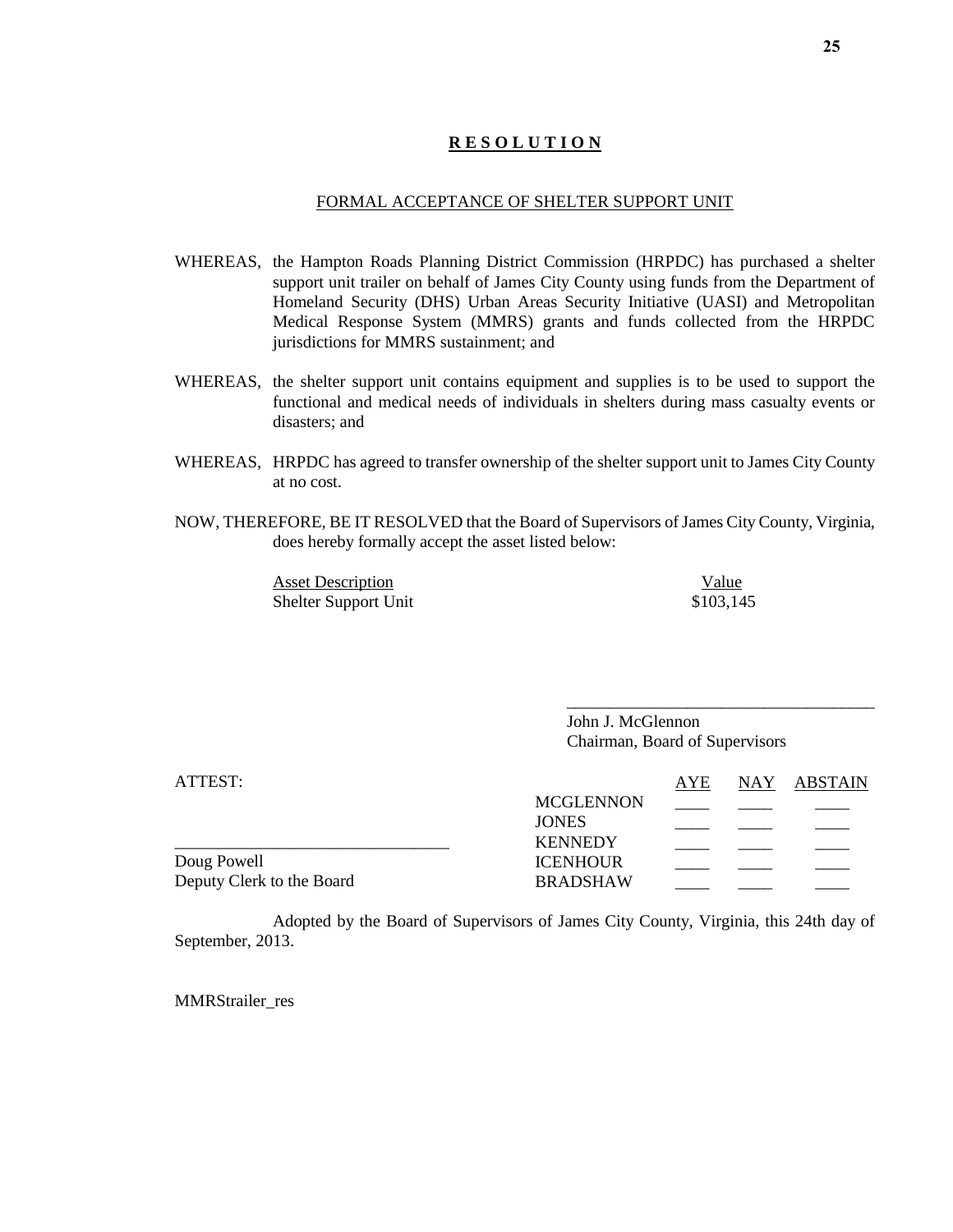## MEMORANDUM COVER

Subject: Formal Acceptance of Pet Shelter/Animal Recovery Trailer

Action Requested: Shall the Board approve the resolution that accepts a grant-funded asset awarded from the Hampton Roads Planning District Commission (HRPDC)?

Summary: The Hampton Roads Planning District Commission (HRPDC) purchased pet shelter/animal recovery trailers on behalf of Hampton Roads jurisdictions using funds from <sup>a</sup> Department of Homeland Security (DHS) Urban Areas Security Initiative (UASI) grant.

HRPDC purchased one of these animal recovery trailers on behalf of James City County. The animal recovery trailer is to be used to assist in building and sustaining capabilities to respond to and recover from disasters or acts of terrorism.

The animal recovery trailer will be maintained by the Emergency Management Division of the James City County Fire Department and is currently located at Fire Station <sup>4</sup> on Olde Towne Road.

Staff recommends adoption of the attached resolution to accept the grant-funded asset.

Fiscal Impact: The animal recovery trailer was purchased at no cost to James City County. The Emergency Management Division of the James City County Fire Department will maintain the animal recovery trailer through its regular operating budget.

**FMS Approval, if Applicable:** Yes  $\Box$  No  $\Box$ 

**Assistant County Administrator** 

Doug Powell  $\mathcal{D}^{\rho}$ 

- 1. Memorandum
- 

UASItrailer cvr

| Robert C. Middaugh |
|--------------------|

| Attachments:  | Agenda Item No.: H-4     |
|---------------|--------------------------|
| 1. Memorandum |                          |
| 2. Resolution | Date: September 24, 2013 |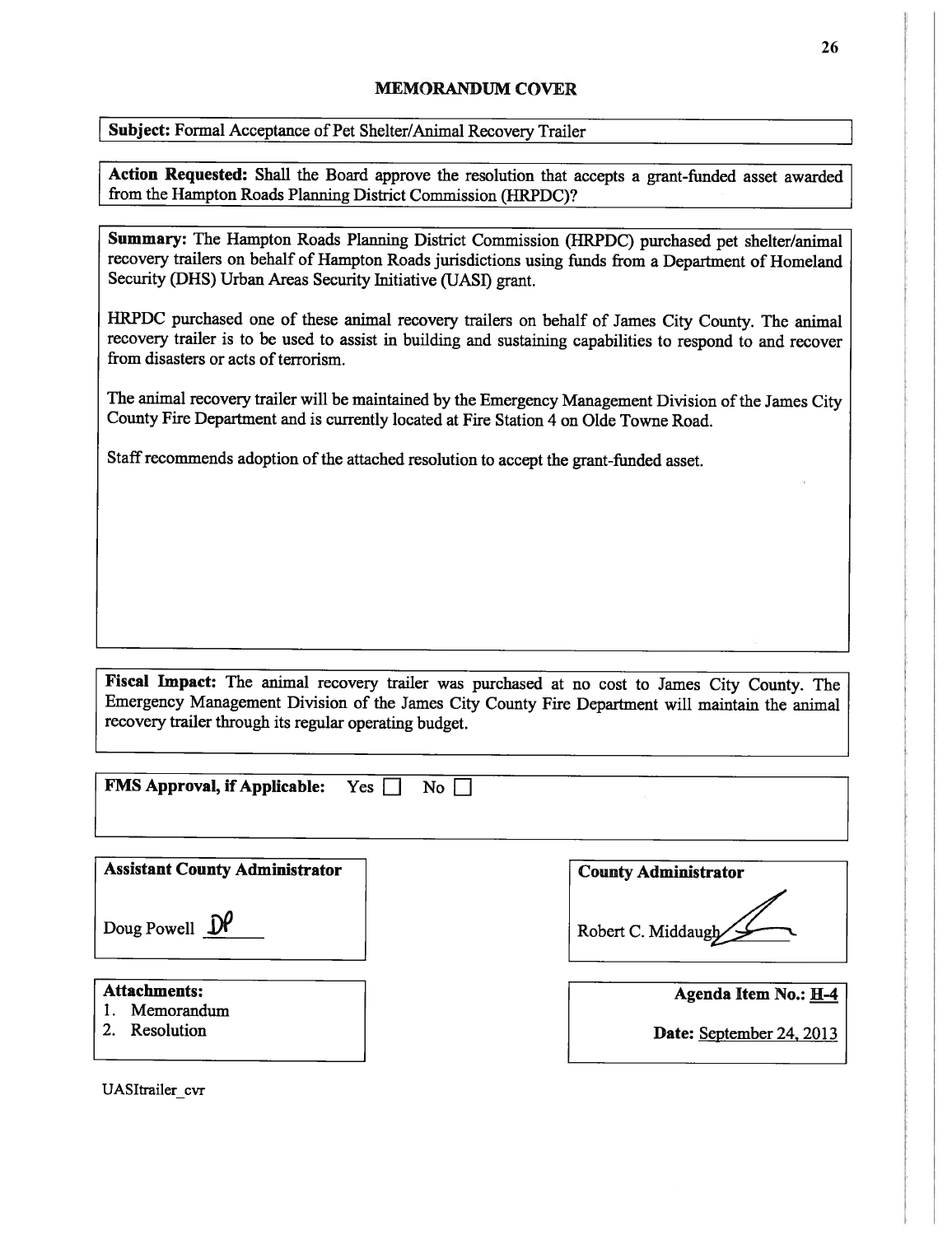# **M E M O R A N D U M**

DATE: September 24, 2013

TO: The Board of Supervisors

 $\overline{a}$ 

FROM: Tal Luton, Fire Chief

SUBJECT: Formal Acceptance of Pet Shelter/Animal Recovery Trailer

The Hampton Roads Planning District Commission (HRPDC) purchased pet shelter/animal recovery trailers on behalf of Hampton Roads jurisdictions using funds from a Department of Homeland Security (DHS) Urban Areas Security Initiative (UASI) grant.

HRPDC offered pet shelter/animal recovery trailers to all Hampton Roads localities to increase their capacity to shelter persons with pets in evacuations as well as mass casualty events. HRPDC purchased one of these trailers on behalf of James City County.

Localities are required to provide alternatives for pets. At this time, the County provides a list of area veterinarians who board pets. However, the demand and expectation for pet shelters is growing nationally. Communities are expected to expand shelter plans to address pets. The national trend is for more families to show up at shelters with pets. This has prompted FEMA to require the issue be addressed in local and State plans. County staff is developing plans to establish a pet shelter for the FY 2015 Hurricane Season.

Pet ownership is a significant factor in an emergency as evacuees will not leave pets which they often consider a part of the family. In many cases lives have been lost, because without an alternative people have stayed with pets despite life-threatening conditions.

In addition to saving lives, the pet shelter will aid recovery by reducing the strays that would be loose after an event. It also facilitates the ability of families to relocate without having to return to potentially devastated areas to find pets and reduces the demands on public safety to deal with pets.

The animal recovery trailer was purchased at no cost to the County. The animal recovery trailer is valued at \$60,320.

In accepting this unit, the County agrees to honor mutual aid requests for the unit from other Hampton Roads localities.

The animal recovery trailer will be maintained by the Emergency Management Division of the James City County Fire Department and is currently located at Fire Station 4 on Olde Towne Road.

Staff recommends adoption of the attached resolution to accept the grant-funded asset.

l

William T. Luton

WTL/nb UASItrailer\_mem

Attachment